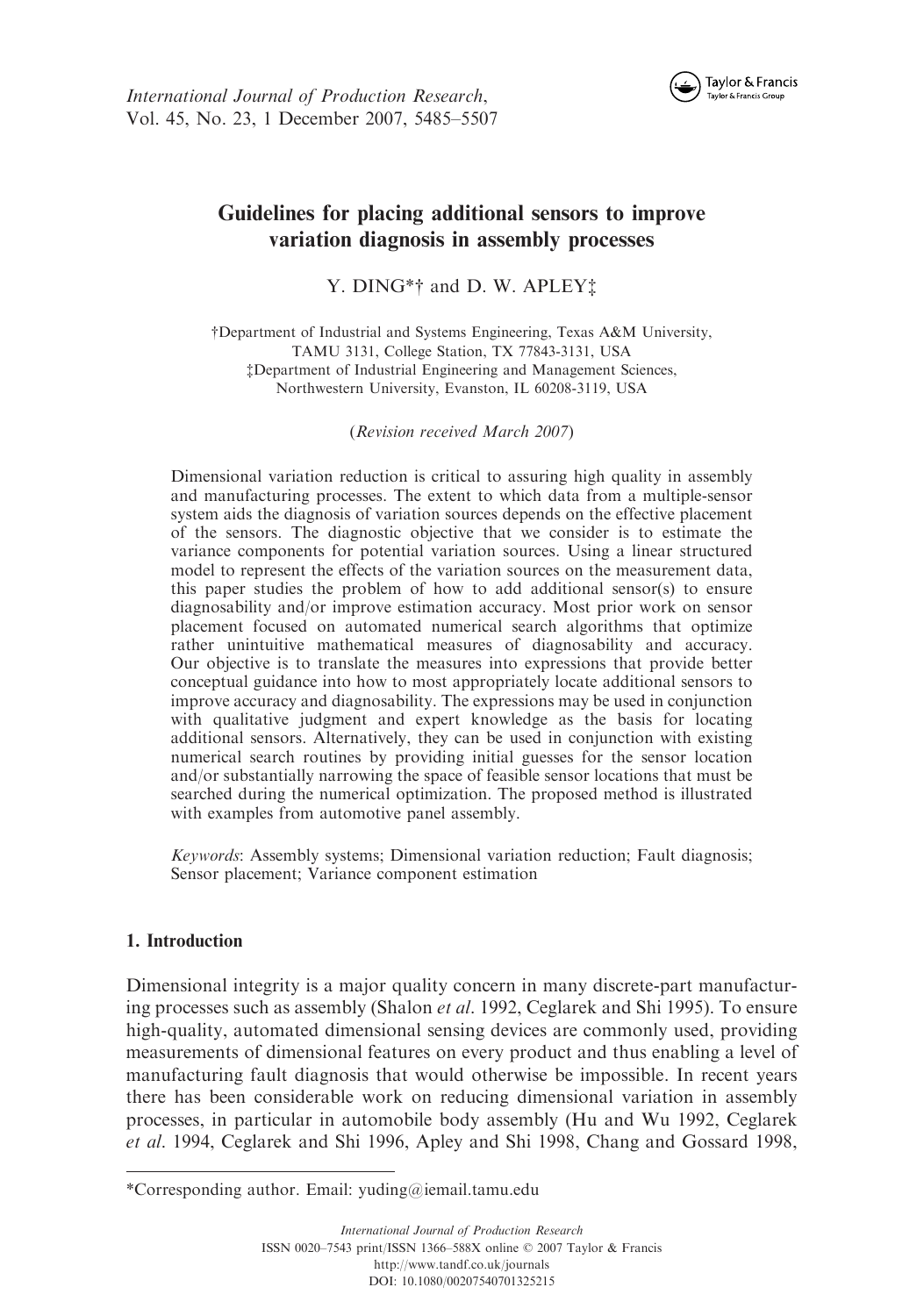Rong et al. 2000, Carlson et al. 2000, Apley and Shi 2001, Ding et al. 2002a). The broad objective is to effectively utilize the dimensional measurement data for the purpose of identifying (and subsequently eliminating) major root causes of part-to-part dimensional variation.

The above referenced papers have developed measurement data analysis algorithms for diagnosing root causes of variation, with particular emphasis on fixture- and other tooling-related variation sources. The typical first step is to establish a model that links product measurements to process variance sources. In quality control applications, a linear or linearized model is often considered acceptable for representing the effects of the variation sources on the measurement data. Almost all the aforementioned approaches employ the following linear structured model:

$$
y(t) = \Gamma u(t) + v(t) = \sum_{i=1}^{p} \Gamma_i u_i(t) + v(t); \quad t = 1, 2, ..., N,
$$
 (1)

where  $y(t)$  is a vector of *n* measured product features on part number t,  $u(t) = [u_1(t)]$ ,  $u_2(t), \ldots, u_n(t)$ <sup>T</sup> is a random vector whose elements represent p independent variation sources,  $v(t)$  is an additive random noise vector (e.g. sensor noise),  $\Gamma = [\Gamma_1, \Gamma_2, \ldots, \Gamma_n]$  is an  $n \times p$  diagnostic matrix of known coefficients relating the variation sources to the measurement vector,  $t$  is an observation or part index, and N is the sample size. The quantity  $\Gamma_i u_i(t)$  therefore represents the effects of the *i*th variation source on the measurements for part number  $t$  of the sample. Because the elements of  $u(t)$  are assumed independent, its covariance matrix is a diagonal matrix  $\Sigma_u = \text{diag}\{\sigma_1^2, \sigma_2^2, \dots, \sigma_p^2\}$ . The sensor system is normally assumed to be homogenous, so that the elements of  $v(t)$  are independent with equal variance  $\sigma^2$ . In other words, the covariance matrix of  $v(t)$  is  $\Sigma_v = \sigma^2 I$ .

In addition to the aforementioned work on panel assembly, models of the form (1) have been used to represent the effects of variation sources in crankshaft manufacturing (Apley and Lee 2003), electronics assembly (Barton and Gonzalez-Barreto 1996), polyester film processing (Qin 2003), machining (Djurdjanovic and Ni 2001, Zhou et al. 2003b), and many other applications. It is a special case of the standard linear mixed effects model used in variance components analysis (refer to Searle *et al.* 1992). We can view (1) as more informative than the general linear model, because the columns of  $\Gamma$  incorporate a great deal of information on the geometry of parts, the nature and location of the tooling elements and other variation sources, and the locations of the sensors. There have been a number of recent analytical modelling developments to aid in obtaining  $\Gamma$  based on engineering design knowledge, process physics, and a specified set of potential variation sources (Ceglarek et al. 1994, Jin and Shi 1999, Mantripragada and Whitney 1999, Ding et al. 2000, Djurdjanovic and Ni 2001, Camelio et al. 2003, Zhou et al. 2003b).

The diagnostic objective in this paper and in most of the aforementioned references is to estimate the variance components  $\{\sigma_1^2, \sigma_2^2, \ldots, \sigma_p^2\}$  for each of the p potential variation sources, based on a sample of data and a  $\Gamma$  matrix obtained from prior off-line modelling. The reason that most of the aforementioned work has focused on variance components, as opposed to mean components, is that variance components are more challenging to estimate and to correct in dimensional quality control. A sustained, consistent deviation from nominal (i.e. a mean shift) can often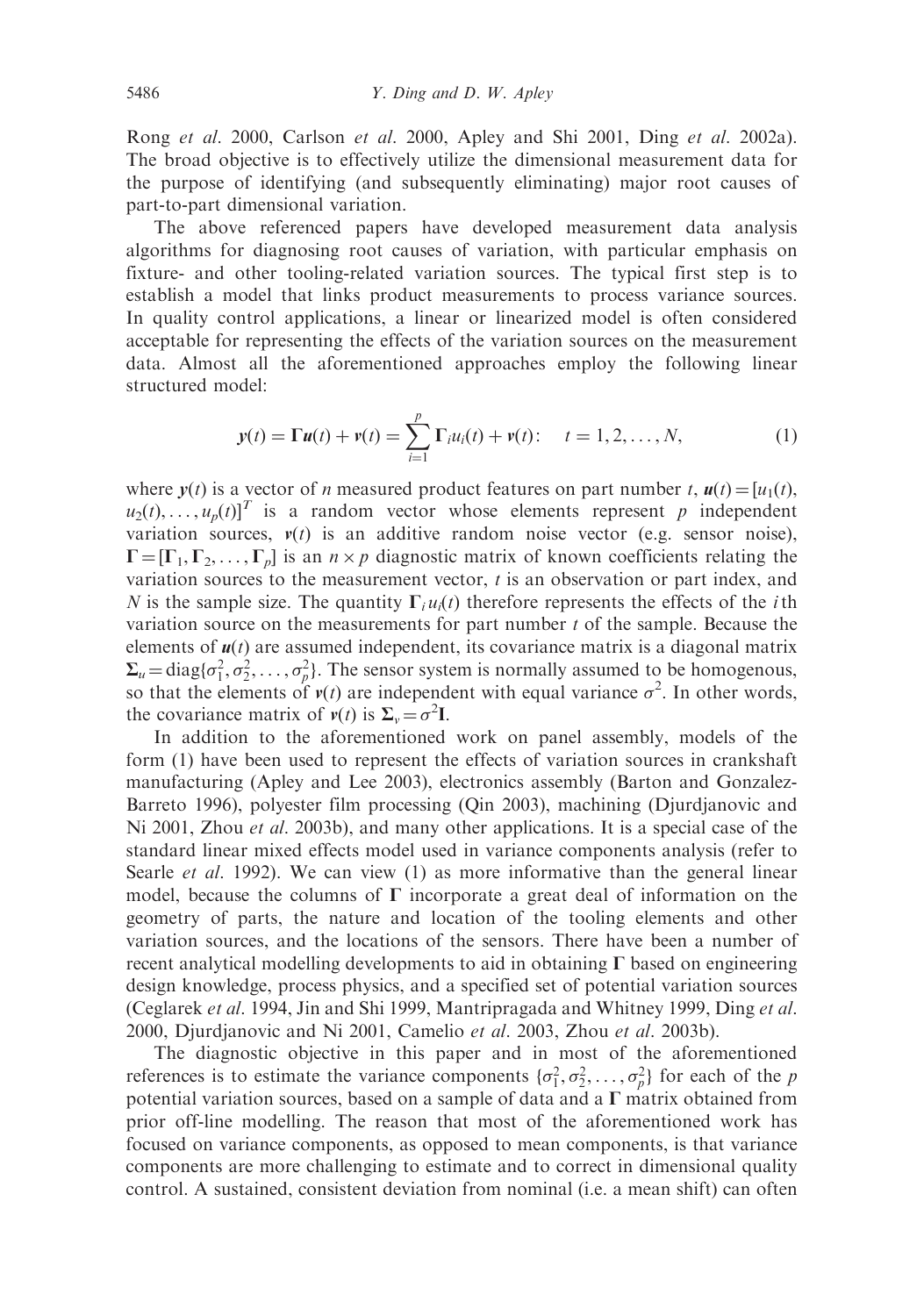be compensated relatively easily by process engineers via shimming and other adjustments. In contrast, variance is much more difficult to compensate and requires either some form of on-line feedback control or the removal of the root cause. Estimation of the variance components allows us to assess whether each variation source is present in the current sample and, if so, the severity of the source.

All of the existing diagnostic algorithms (details of which will be given in the subsequent section) require a set of diagnosability conditions to be satisfied in order to produce valid, unique estimates of the variance components. This is analogous to the singularity issue in standard least squares that results in non-unique parameter estimates. The diagnosability conditions for the various algorithms (see Apley and Shi 1998, Chang and Gossard 1998, Ding et al. 2002b, Zhou et al. 2003a) typically involve checking whether a certain matrix is singular. Further studies have decomposed the diagnosability conditions to reveal coupling relations among the variation sources in partially diagnosable systems (Zhou *et al.* 2003a) or to provide a set of more conceptually meaningful conditions that offers better insight into the reasons behind the diagnosability problems (Apley and Ding 2005). Various measures of estimation accuracy, which is closely related to diagnosability, have also been developed by Wang and Nagarkar (1999), Chang and Gossard (1998), Carlson *et al.* (2000), and Ding *et al.* (2005), often using one of the alphabetic optimality criteria (such as D-, A-, or E-optimality) that originated in optimal experimental design research (Atkinson and Donev 1992).

Diagnosability and accuracy are important issues to consider when laying out a system of sensors. Existing sensor layout strategies typically involve searching over a pre-determined set of candidate sensor layouts in order to optimize appropriate diagnosability and/or accuracy measures (Khan *et al.* 1998, 1999, Wang and Nagarkar 1999, Khan and Ceglarek 2000, Djurdjanovic and Ni 2003, Ding et al. 2003, 2004, Liu et al. 2005). Because the optimization algorithms are automated and the diagnosability and accuracy measures are mathematical in nature, it is difficult to incorporate other more qualitative sensor layout criteria that result from the system designer's expert knowledge and engineering judgment.

The main purpose of this paper is to study strategies of how to place additional sensors in order to improve an existing system of sensors that currently lacks diagnosability and/or sufficient estimation accuracy. In contrast to previous automated numerical search methods for optimizing a sensor layout, we decompose the diagnosability and accuracy measures into expressions that are more convenient for providing conceptual guidance in where to place an additional sensor. The guidelines can be used by themselves to provide an immediate suboptimal solution of where to place the additional sensor. Alternatively, they can be used in conjunction with numerical optimization algorithms to provide better initial guesses for the additional sensor location(s) and/or narrow down the range of feasible locations over which the optimization algorithm must search.

The format of the remainder of the paper is as follows. In the next section, we review the variance components estimation method and its mathematical diagnosability conditions. Next, we discuss the strategy for adding an additional sensor to an existing layout in order to ensure diagnosability and illustrate with an example. Following this, we present the strategy for adding an additional sensor to an existing layout in order to improve estimation accuracy, as opposed to ensure diagnosability, and illustrate with an example. We then present a more involved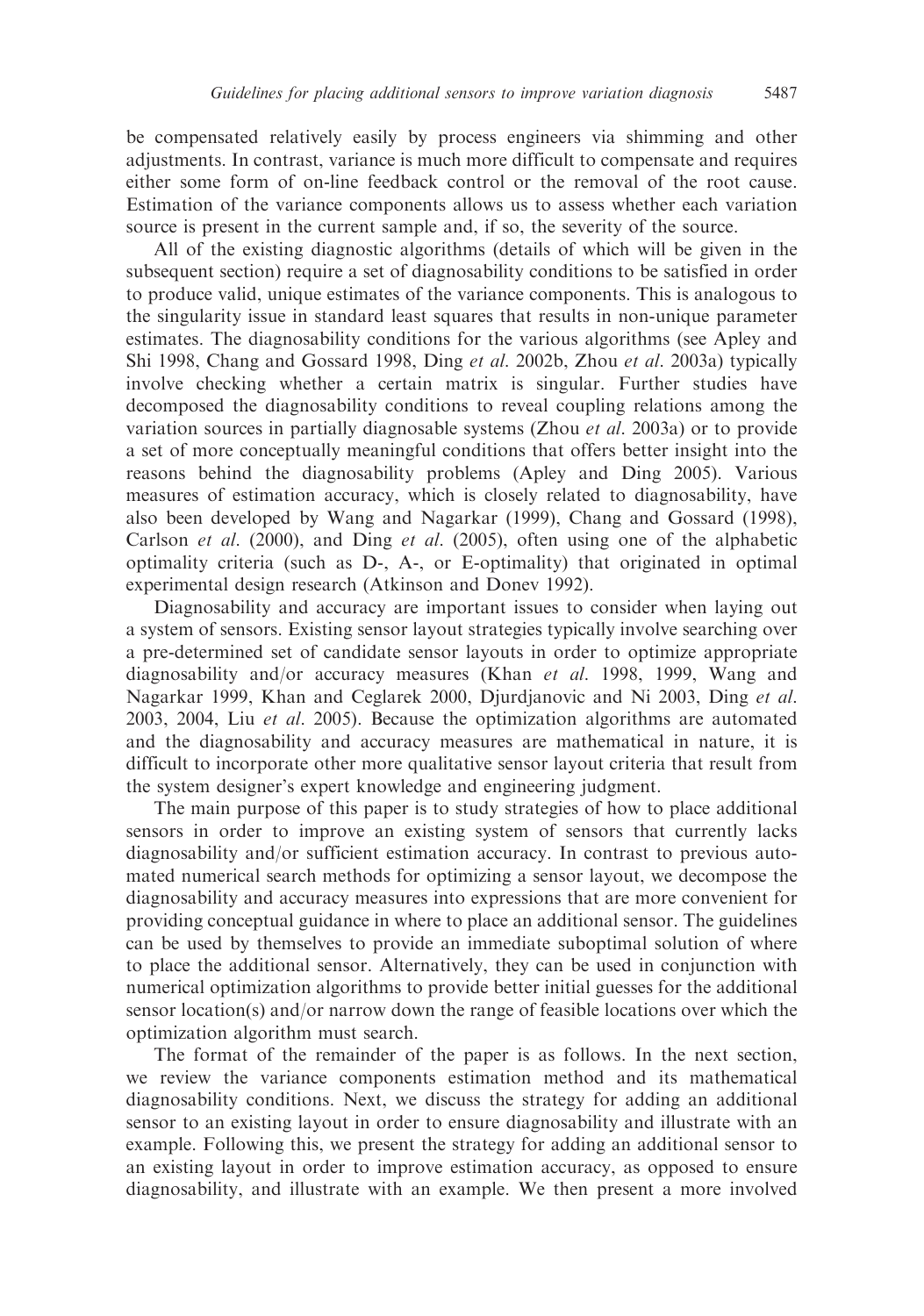example and show how the proposed method can help place an additional sensor for diagnosability and accuracy requirements in a panel assembly process. The last section concludes the paper.

#### 2. Variance components estimation and diagnosability conditions

Throughout, the "" overscore symbol denotes an estimate of a parameter. Unless otherwise noted, we assume the sample mean  $\overline{y} = N^{-1} \sum_{t=1}^{N} y(t)$  has been subtracted from the data so that the resulting sample  $\{y(t): t = 1, 2, \ldots, N\}$  is taken to be zero-mean.

The following approach for estimating the variance components was investigated in D'Assumpcao (1980), Bohme (1986), and Ding et al. (2004). Express the covariance matrix of y as  $\Sigma_y = \sum_{i=1}^p \Gamma_i \Gamma_i^T \sigma_i^2 + \sigma^2 I$ , and consider the sample covariance matrix  $S_y = (N-1)^{-1} \sum_{t=1}^{N} (y(t) - \overline{y})(y(t) - \overline{y})^T$  as an estimate of  $\Sigma_y$ . The variance component estimates are taken to be the values that minimize the sum of squares of the elements of the error matrix  $S_y - \sum_{i=1}^p \Gamma_i \Gamma_i^T \hat{\sigma}_i^2 + \hat{\sigma}^2 I$ . The estimates for this approach, which we refer to as matrix least squares (MLS), are given by

$$
\hat{\sigma} = \mathbf{G}^{-1} \mathbf{b},\tag{2}
$$

where 
$$
\hat{\sigma} = \begin{bmatrix} \hat{\sigma}_1^2 & \hat{\sigma}_1^2 & \dots & \hat{\sigma}_p^2 & \hat{\sigma}^2 \end{bmatrix}^T
$$
 is the vector of variance component estimates,

$$
\mathbf{G} = \begin{bmatrix} (\mathbf{\Gamma}_1^T \mathbf{\Gamma}_1)^2 & \cdots & (\mathbf{\Gamma}_1^T \mathbf{\Gamma}_p)^2 & \mathbf{\Gamma}_1^T \mathbf{\Gamma}_1 \\ \vdots & & \vdots \\ (\mathbf{\Gamma}_1^T \mathbf{\Gamma}_p)^2 & \cdots & (\mathbf{\Gamma}_p^T \mathbf{\Gamma}_p)^2 & \mathbf{\Gamma}_p^T \mathbf{\Gamma}_p \\ \mathbf{\Gamma}_1^T \mathbf{\Gamma}_1 & \cdots & \mathbf{\Gamma}_p^T \mathbf{\Gamma}_p & n \end{bmatrix}, \text{ and } \mathbf{b} = \begin{bmatrix} \mathbf{\Gamma}_1^T \mathbf{S}_y \mathbf{\Gamma}_1 \\ \vdots \\ \mathbf{\Gamma}_p^T \mathbf{S}_y \mathbf{\Gamma}_p \\ tr(\mathbf{S}_y) \end{bmatrix}.
$$
 (3)

The diagnosability condition for the MLS algorithm is that G has full rank  $p+1$ , so that its inverse exists in equation (2). Because G is a Gram matrix of (appropriately defined) inner products between pairs of matrices in the set  ${ {\left\{ {\Gamma _1} \Gamma _1^T \right\}}$  $\Gamma_2 \Gamma_2^T, \ldots, \Gamma_p \Gamma_p^T$ , I}, an equivalent condition for diagnosability is that these matrices are linearly independent. Otherwise, the variance component estimates that minimize the MLS error criterion are not unique.

Ding *et al.* (2004) also presented a weighted least squares version of the MLS algorithm designed to improve estimation accuracy. We refer to this as the weighted MLS (WMLS) algorithm. Because the elements of the estimation error matrix  $S_y - \Sigma_y$ in the MLS algorithm are not uncorrelated with equal variance, the MLS algorithm does not inherit certain desirable properties of least squares estimation. This is corrected if we pre- and post-multiply the error matrix  $S_y - \sum_{i=1}^p \Gamma_i \Gamma_i^T \hat{\sigma}_i^2 + \hat{\sigma}^2 I$ in the MLS criterion by the inverse square root matrix  $\Sigma_{y}^{-1/2}$ . This results in an iterative algorithm (refer to Ding et al. 2004 for details), where an iteration over the following two steps is required because we do not know the true  $\Sigma_{\nu}$ .

(1) Based on the estimate  $\hat{\sigma}$  at the previous iteration, calculate

$$
\hat{\Sigma}_y = \sum_{i=1}^p \Gamma_i \Gamma_i^T \hat{\sigma}_i^2 + \hat{\sigma}^2 \mathbf{I}.
$$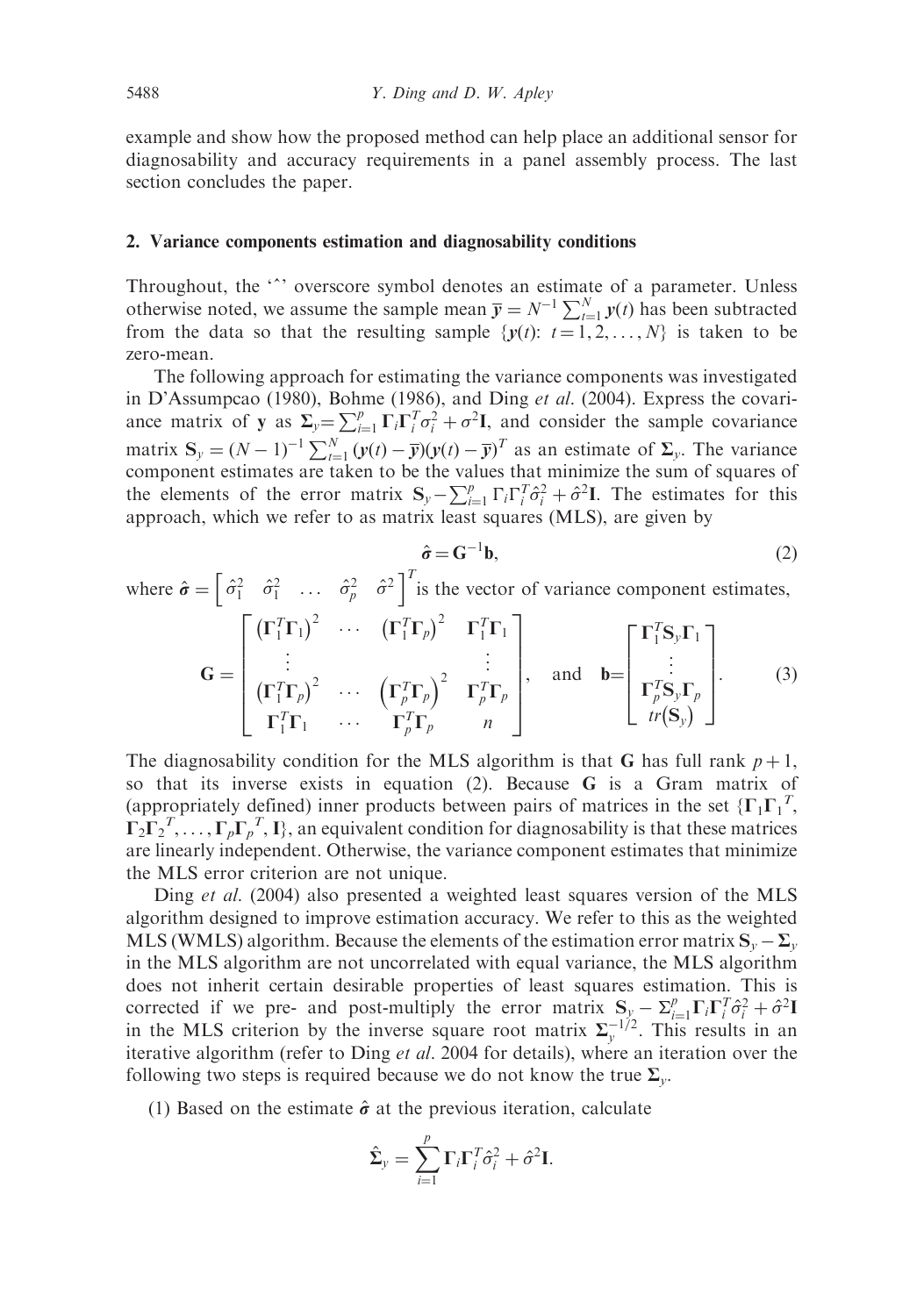(2) Calculate the new estimate  $\hat{\sigma} = (\mathbf{G}^*)^{-1} \mathbf{b}^*$  at the current iteration, where

$$
\mathbf{G}^* = \begin{bmatrix} \left(\boldsymbol{\Gamma}_1^T \hat{\boldsymbol{\Sigma}}_y^{-1} \boldsymbol{\Gamma}_1\right)^2 & \cdots & \left(\boldsymbol{\Gamma}_1^T \hat{\boldsymbol{\Sigma}}_y^{-1} \boldsymbol{\Gamma}_p\right)^2 & \boldsymbol{\Gamma}_1^T \hat{\boldsymbol{\Sigma}}_y^{-2} \boldsymbol{\Gamma}_1 \\ \vdots & & \vdots \\ \left(\boldsymbol{\Gamma}_1^T \hat{\boldsymbol{\Sigma}}_y^{-1} \boldsymbol{\Gamma}_p\right)^2 & \cdots & \left(\boldsymbol{\Gamma}_p^T \hat{\boldsymbol{\Sigma}}_y^{-1} \boldsymbol{\Gamma}_p\right)^2 & \boldsymbol{\Gamma}_p^T \hat{\boldsymbol{\Sigma}}_y^{-2} \boldsymbol{\Gamma}_p \\ \boldsymbol{\Gamma}_1^T \hat{\boldsymbol{\Sigma}}_y^{-1} \boldsymbol{\Gamma}_p\right)^2 & \cdots & \left(\boldsymbol{\Gamma}_p^T \hat{\boldsymbol{\Sigma}}_y^{-1} \boldsymbol{\Gamma}_p\right)^2 & \boldsymbol{\Gamma}_p^T \hat{\boldsymbol{\Sigma}}_y^{-2} \boldsymbol{\Gamma}_p \\ \boldsymbol{\Gamma}_1^T \hat{\boldsymbol{\Sigma}}_y^{-1} \boldsymbol{\Sigma}_1 & \cdots & \boldsymbol{\Gamma}_p^T \hat{\boldsymbol{\Sigma}}_y^{-2} \boldsymbol{\Gamma}_p & tr\left(\hat{\boldsymbol{\Sigma}}_y^{-2}\right) \end{bmatrix}, \text{ and } \mathbf{b}^* = \begin{bmatrix} \boldsymbol{\Gamma}_1^T \hat{\boldsymbol{\Sigma}}_y^{-1} \boldsymbol{\mathbf{S}}_y \hat{\boldsymbol{\Sigma}}_y^{-1} \boldsymbol{\Gamma}_1 \\ \vdots \\ \boldsymbol{\Gamma}_p^T \hat{\boldsymbol{\Sigma}}_y^{-1} \boldsymbol{\Sigma}_y \hat{\boldsymbol{\Sigma}}_y^{-1} \boldsymbol{\Gamma}_p \\ tr\left(\hat{\boldsymbol{\Sigma}}_y^{-2} \boldsymbol{\mathbf{S}}_y\right) \end{bmatrix} .
$$
\n(4)

At the initial iteration, we can use the estimate  $\hat{\sigma}$  from the MLS algorithm. Provided that  $\hat{\Sigma}_v$  remains positive definite at each iteration, which can be guaranteed by resetting any negative variance component estimates to zero (and a negative  $\hat{\sigma}^2$ should be reset to some small positive value), the diagnosability conditions for the WMLS and MLS algorithms are equivalent (Ding et al. 2004).

Given that model (1) is a special case of a mixed linear model, one might consider any of the estimation methods developed in the broad body of variance component analysis (VCA) literature (see Searle et al. 1992, Rao and Kleffe 1988), such as a maximum likelihood estimator (MLE), a restricted maximum likelihood (REML) estimator, or Rao's MINQUE. In fact, the MLS estimator is precisely the MINQUEO or MINQUE(0) estimator, a special form of Rao's MINQUE with the initial  $\Sigma$ <sub>v</sub> chosen to be the identity matrix (Searle *et al.* 1992). Anderson (1973) proved that the WMLS estimator is an asymptotical MLE. Moreover, if we start with an MLS estimator and proceed with the WMLS iterations, the entire procedure is equivalent to Rao's iterative MINQUE. Therefore, the MLS and WMLS variance estimators are equivalent to those developed in VCA theory, retaining their desirable statistical properties. We believe that the above presentation of the MLS and WMLS algorithms are intuitive to practitioners and also make the connection to their diagnosability conditions more transparent.

It is worth noting that the diagnosability condition for variance components estimation is different from the diagnosability condition for the ordinary leastsquares (OLS) estimation approach taken in, for example, Apley and Shi (1998). The OLS approach involves calculating  $\hat{u}(t) = [\Gamma^T \Gamma]^{-1} \Gamma^T y(t)$  for  $t = 1, 2, ..., N$ , for which the diagnosability conditions are a non-singular  $\Gamma^T \Gamma$  and  $n > p$ . The (W)MLS algorithm is diagnosable whenever the OLS algorithm is, but the converse is not necessarily true (Ding *et al.* 2004).

To illustrate the model and diagnosability concepts, consider the following example of dimensional variability in the liftgate opening of a minivan (see Apley and Ding 2005 for further details). Figure 1(a) shows the liftgate opening, which is illustrated schematically as a box in figure 1(b). Suppose that sensors 1–4 are positioned around the liftgate opening as in figure 1(c) (temporarily ignore sensors 5–7, which will be used later). The sensors positioned on the bodyside (sensors 1 and 2) measure the left/right dimensional deviation from nominal at their respective locations. The sensors positioned on the roof cross-member (sensors 3 and 4) measure the up/down deviation from nominal. Deviations in the up and right directions are taken to be positive. Deviations in the left and down directions are taken to be negative.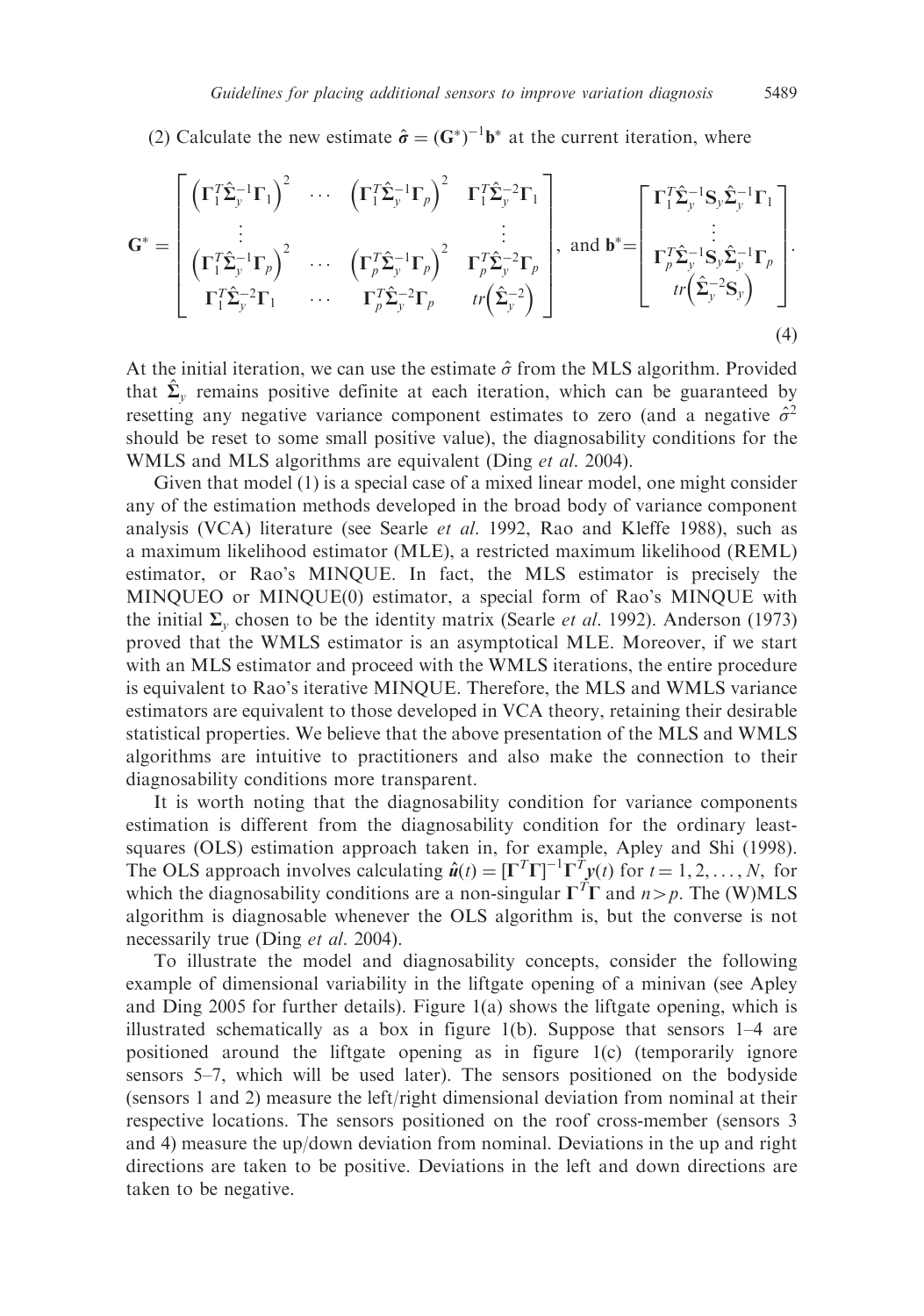

Figure 1. Illustration of the actual liftgate opening (a), a schematic box representation (b), and a potential sensor layout (c) with four sensors numbered 1 to 4.



Figure 2. Illustration of five variation patterns affecting the liftgate opening: (a) pattern 1, a horizontal enlargement; (b) pattern 2, a horizontal translation; (c) pattern 3, a horizontal matchboxing; (d) pattern 4, a vertical enlargement; and (e) pattern 5, a vertical matchboxing.

Suppose we are interested in diagnosing the five potential variation patterns illustrated in figure 2, each of which is a relatively common occurrence as the tooling becomes worn, loose, broken, etc. Throughout, we will refer to the effects of a variation source as a variation pattern and the corresponding column of  $\Gamma$  as a pattern vector. Note that each pattern represents part-to-part variation, as opposed to a mean shift. For example, although pattern 1 is shown as a positive enlargement in figure 2(a), on some autobodies in the sample the enlargement may be negative (a contraction) depending on whether the value of  $u_1(t)$  was positive or negative for that autobody.

Determination of  $\Gamma$  in this example is fairly straightforward. Recall that we only have sensors 1–4 for the time being. When pattern 1 in figure 2 happens with a magnitude of  $u_1$ , the sensor reading vector is  $[-u_1u_100]^T$ , which makes the first column of  $\Gamma$  to be  $[-1 1 0 0]^T$  after the effect of input  $u_1$  is taken out from the sensor outputs. The similar procedure can be employed to determine other columns in  $\Gamma$ based on the geometry of the patterns and the locations of the sensors. Eventually, the diagnostic matrix for this example is

$$
\Gamma = \begin{bmatrix} -1 & 1 & 1 & 0 & 0 \\ 1 & 1 & 0 & 0 & 0 \\ 0 & 0 & 0 & 1 & 0 \\ 0 & 0 & 0 & 1 & -1 \end{bmatrix}.
$$
 (5)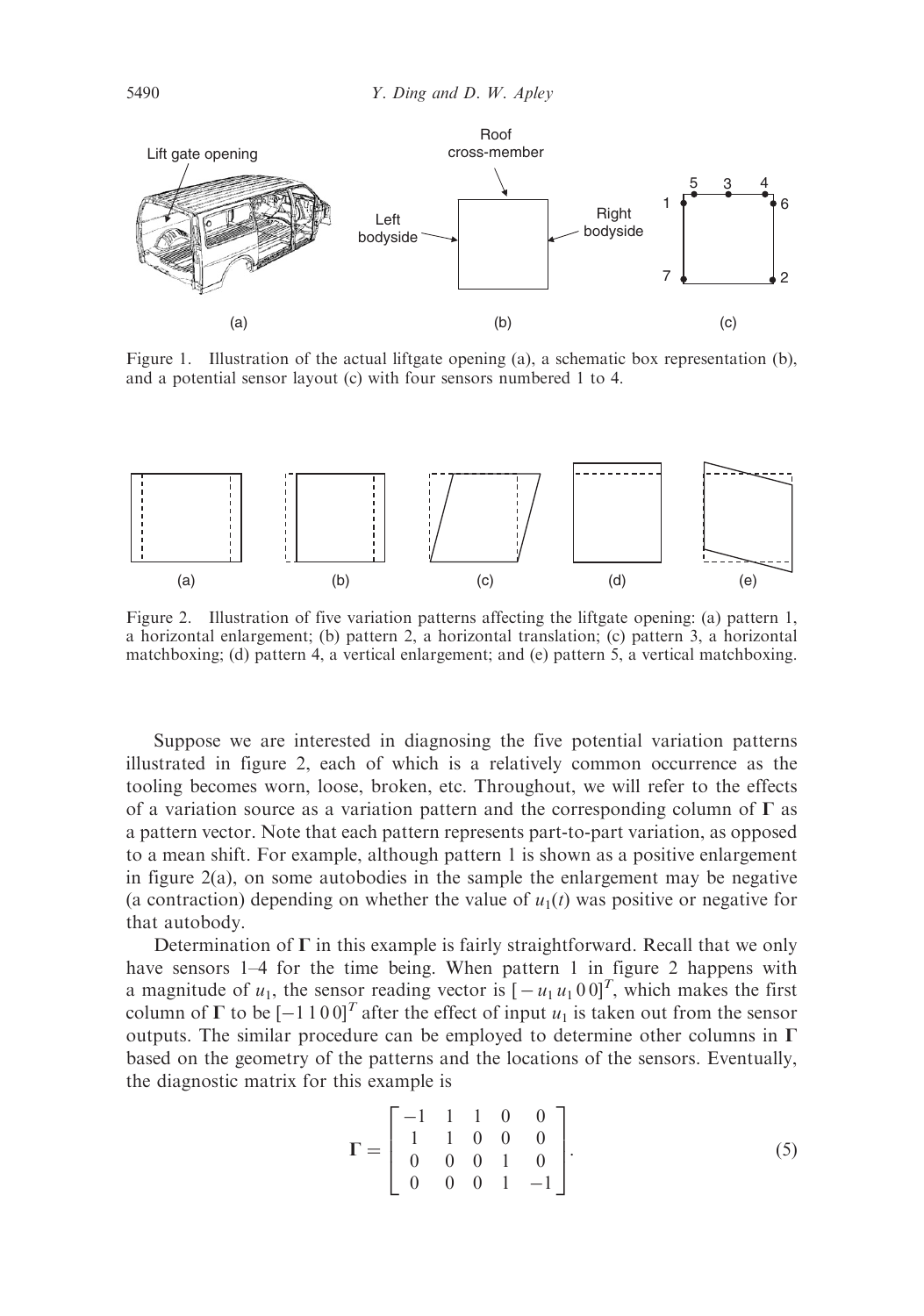It can be verified that  $\Gamma^T \Gamma$  is singular, but the Gram matrix

$$
\mathbf{G} = \begin{bmatrix} 4 & 0 & 1 & 0 & 0 & 2 \\ 0 & 4 & 1 & 0 & 0 & 2 \\ 1 & 1 & 1 & 0 & 0 & 1 \\ 0 & 0 & 0 & 4 & 1 & 2 \\ 0 & 0 & 0 & 1 & 1 & 1 \\ 2 & 2 & 1 & 2 & 1 & 4 \end{bmatrix}
$$
(6)

is full rank. Thus, the (W)MLS algorithm is diagnosable with the four-sensor layout, whereas the OLS algorithm would not be. In the remainder of this paper, the sensor placement strategies assume that the (W)MLS algorithm is used.

#### 3. Adding individual sensors for diagnosability

Suppose that we have a sensor layout with  $n$  sensors currently installed, and we decide that an additional sensor must be added. For example, we may decide that we need to add a sensor to improve accuracy. Alternatively, we may discover an additional potential variation source that must be added to the model. After increasing the number of sources in the model, the original layout with  $n$  sensors may no longer be diagnosable, in which case we must add an additional sensor for diagnosability. This section discusses strategies for adding an additional sensor for diagnosability. The following section will discuss adding an additional sensor to improve the accuracy of a system that is already diagnosable.

Let  $\Gamma = [\Gamma_1, \Gamma_2, \dots, \Gamma_p]$  denote the  $(n+1) \times p$  diagnostic matrix with the additional sensor added,  $\tilde{\Gamma} = [\tilde{\Gamma}_1, \tilde{\Gamma}_2, \ldots, \tilde{\Gamma}_p]$  denote the  $n \times p$  diagnostic matrix for the original *n* sensors, and  $\gamma^T = [\gamma_1, \gamma_2, \dots, \gamma_p]$  denote the last row of  $\Gamma$ . Let  $G_n$  and  $G_{n+1}$ denote the Gram matrices in equation  $(3)$  for the original system of *n* sensors and the system of  $n+1$  sensors, respectively. If the original system of n sensors is nondiagnosable, then  $G_n$  is singular. Note that the upper left  $p \times p$  block of the Gram matrix can be written as  $(\Gamma^T \Gamma) \cdot (\Gamma^T \Gamma)$ , where the symbol  $\cdot \cdot$  denotes the Hadamard (element-by-element) product of two matrices of equal dimension (Schott 1997). From the preceding definitions, it follows that  $\Gamma^T = [\tilde{\Gamma}^T, \gamma], \Gamma^T \Gamma = \tilde{\Gamma}^T \tilde{\Gamma} + \gamma \gamma^T$ , and it can be shown (the derivation is included in the appendix) that

$$
\mathbf{G}_{n+1} = \mathbf{G}_n + \mathbf{A},\tag{7}
$$

where

$$
\mathbf{A} = \begin{bmatrix} 2(\tilde{\mathbf{\Gamma}}^T \tilde{\mathbf{\Gamma}}) \circ (\gamma \gamma^T) + (\gamma \gamma^T) \circ (\gamma \gamma^T) & \gamma \circ \gamma \\ (\gamma \circ \gamma)^T & 1 \end{bmatrix}.
$$

The Gram matrix  $G_{n+1}$  depends on  $\gamma$  only via A, because  $G_n$  does not depend on  $\gamma$ . The objective is to select the additional sensor so that the resulting  $\gamma$  causes the system to be diagnosable (i.e.  $G_n + A$  non-singular). Note that the elements of  $\gamma$ represent the effects of the  $p$  sources on the additional sensor.

Now let  $\{\lambda_i, z_i\}$ ,  $i = 1, 2, \ldots, p + 1$ , denote the eigenvalue/eigenvector pairs of  $G_n$ , arranged so that the eigenvalues are in ascending order, and let  $m = p + 1 - \text{rank}(G_n)$ .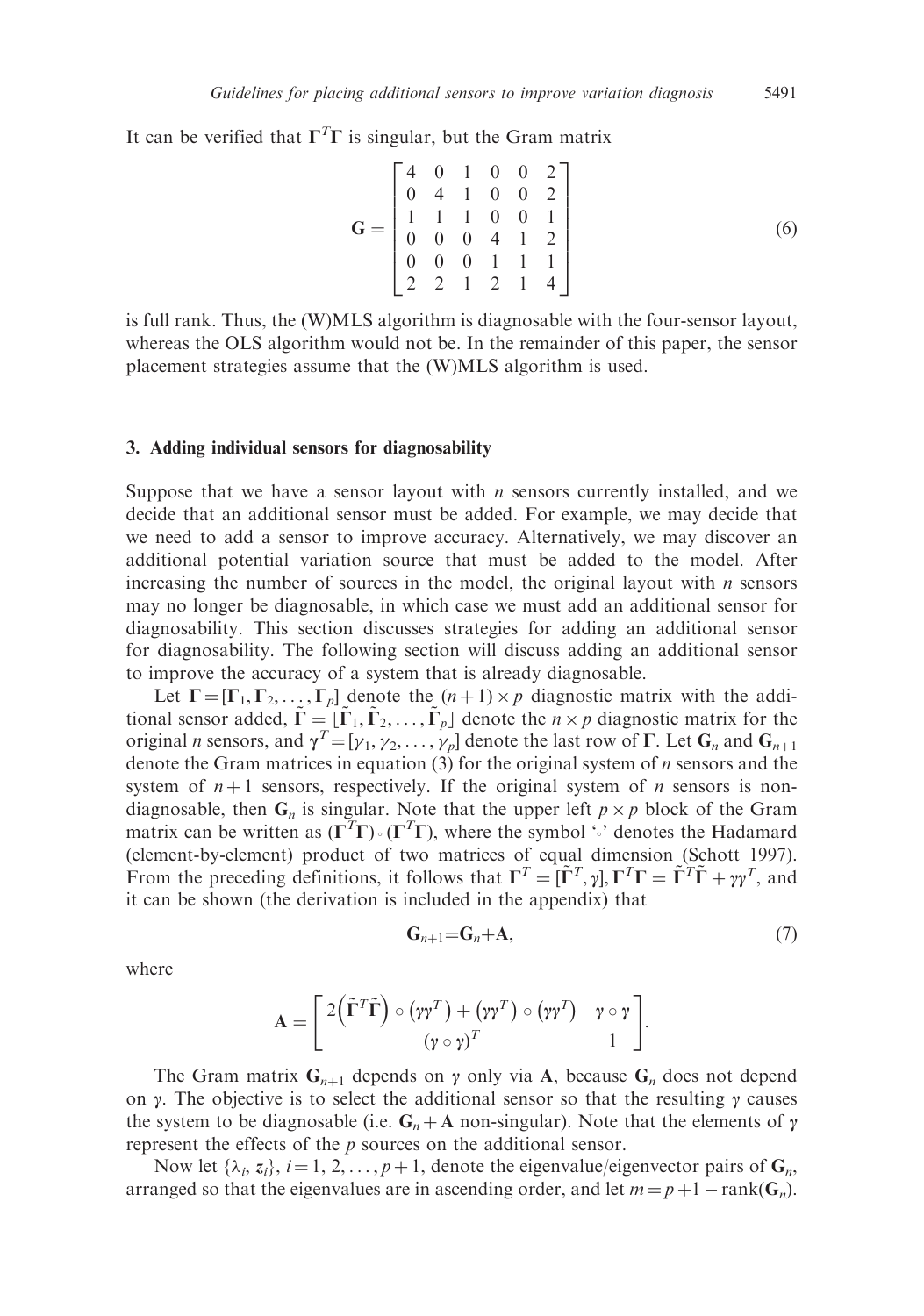Thus, m is the dimension of the null space of  $G_n$ , and there are exactly m null eigenvalues  $(\lambda_i = 0: i = 1, 2, ..., m)$ . We refer to the associated eigenvectors  $\{z_i: i = 1, 2, \ldots, m\}$  as null eigenvectors, which we take to be an orthonormal set. If  $\gamma$  is such that  $\zeta^T A z = 0$  for any null eigenvector z, then  $G_{n+1}$  will be singular, because  $z^T G_{n+1} z = z^T G_n z + z^T A z = 0 + 0 = 0$ . Consequently, the strategy will involve selecting the additional sensor so that  $z^T A z > 0$  for all null eigenvectors of  $G_n$ .

To accomplish this, alternative expressions for  $z^T A z$  will be useful. Let  $\{\eta_i, w_i\}$ ,  $i = 1, 2, \ldots, p$ , denote the eigenvalue/eigenvector pairs of  $\tilde{\Gamma}^T \tilde{\Gamma}$ , arranged so that the eigenvalues are in descending order, and let  $r = \text{rank}(\tilde{\Gamma}^T \tilde{\Gamma})$ . Furthermore, given any vector  $z = [\alpha^T \beta]^T$  with  $\alpha$  an arbitrary p-length column vector and  $\beta$  an arbitrary scalar,  $z^T A z$  can be expressed as (the derivation is included in the appendix)

$$
z^T A z = ||h(z, \gamma)||^2, \qquad (8)
$$

where the  $(r + 1)$ -length column vector  $h(z, \gamma)$  is defined as a function of z and  $\gamma$  via

$$
h(z, \gamma) = \left[ \frac{H(\alpha)\gamma}{\alpha^T (\gamma \circ \gamma) + \beta} \right],
$$
 (9)

and the  $r \times p$  matrix  $H(\alpha)$  is defined as a function of  $\alpha$  via

$$
\mathbf{H}(\boldsymbol{\alpha}) = \begin{bmatrix} \sqrt{2\eta_1} (\boldsymbol{\alpha} \circ \boldsymbol{w}_1)^T \\ \vdots \\ \sqrt{2\eta_r} (\boldsymbol{\alpha} \circ \boldsymbol{w}_r)^T \end{bmatrix} . \tag{10}
$$

These concepts lead to the following guideline for locating an additional sensor to ensure diagnosability, the proof of which is also in the appendix. An example at the end of this section illustrates the use of the guideline.

Guideline 1: The system is diagnosable after adding an additional sensor if and only if  $\gamma$  is such that  $\{h(z_i, \gamma): i = 1, 2, ..., m\}$  are linearly independent, where  $\{z_i: i = 1, 2, \ldots, m\}$  is the set of null eigenvectors of  $G_n$ . In order to ensure this, first calculate the null eigenvectors  $\{z_i = [\alpha_i^T \beta_i]^T : i = 1, 2, ..., m\}$  of  $G_n$  and the *r* non-null eigenvalues and eigenvectors of  $\tilde{\Gamma}^T \tilde{\Gamma}$ . Second, calculate numerical values for {H( $\alpha_i$ ):  $i = 1, 2, \ldots, m$  and inspect the resulting expressions for  $\{h(z_i, \gamma): i = 1, 2, \ldots, m\}$ from (9), as a function of the to-be-determined  $\gamma$ , in order to identify the conditions that  $\gamma$  must satisfy for diagnosability. The required conditions for  $\gamma$  provide insight into where the sensor must be placed. For  $m = 1$ , we only require that at least one element of  $h(z_1, \gamma)$  differs from zero. For  $m = 2$ , we require that  $h(z_1, \gamma)$  and  $h(z_2, \gamma)$  are not collinear.

For  $m>2$  it may be less straightforward to use the above guidelines. It may even be impossible to find a single sensor that will result in diagnosability. However, the following guideline suggests an iterative procedure in which additional sensors are added successively until the system is diagnosable. The proof of Guideline 2 is in the appendix.

**Guideline 2:** Recall that m is the dimension of the null space of the  $(p+1) \times (p+1)$ matrix  $G_n$  and that  $rank(G_n) = (p+1) - m$ . After adding an additional sensor with  $\gamma$  denoting the last row of  $\Gamma$ , we have

$$
rank(G_{n+1}) = rank(G_n) + rank[h(z_1, \gamma), h(z_2, \gamma), \ldots, h(z_m, \gamma)].
$$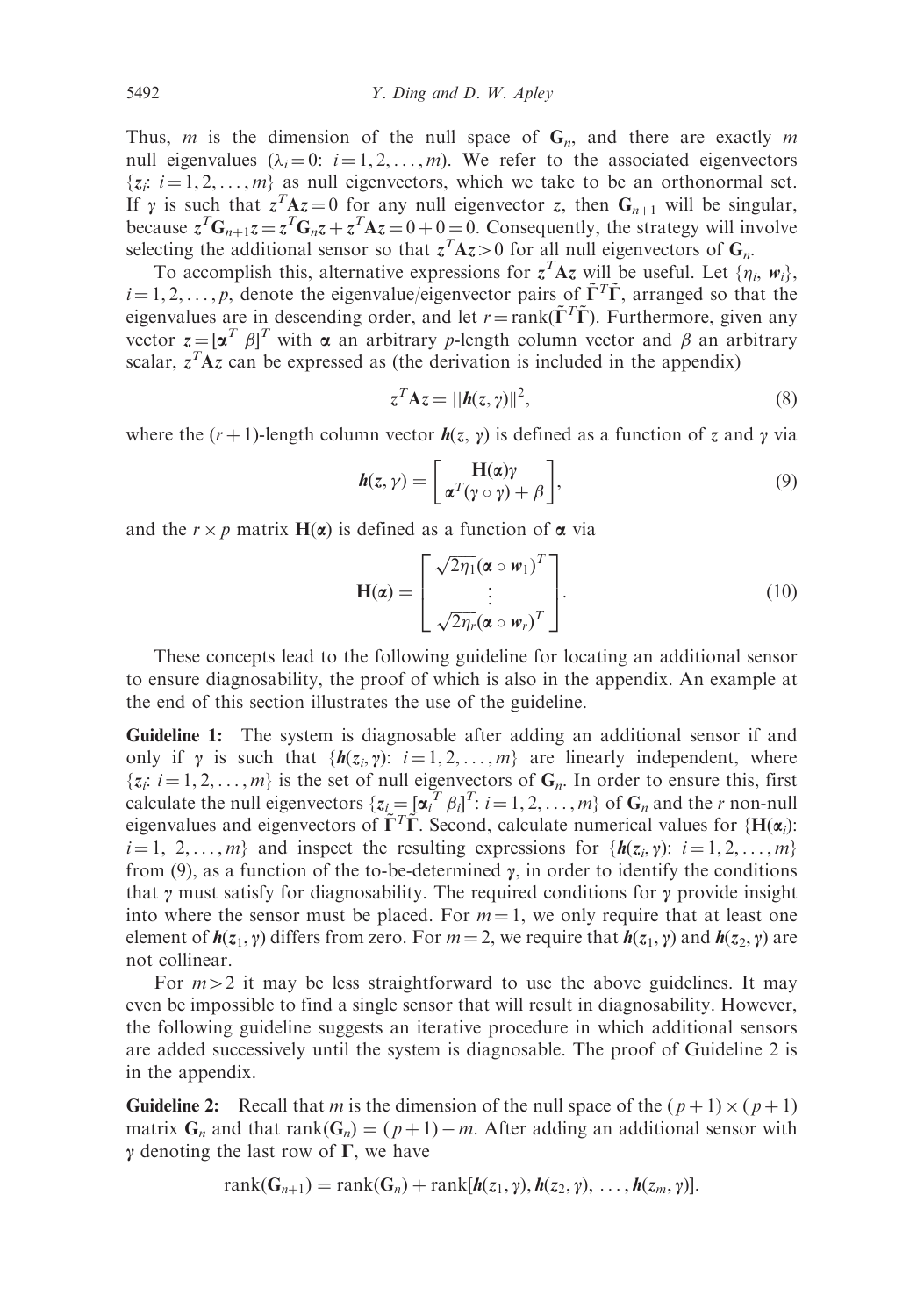If we can find a y such that  $h(z_i, y)$  differs from the zero vector for at least one  $i \in \{1, 2, \ldots, m\}$ , then rank( $G_{n+1}$ ) is strictly greater than rank( $G_n$ ). Thus, for each additional sensor that we add, we increase the rank of the Gram matrix by at least one (assuming at least one  $h(z_i, \gamma)$  differs from zero) and possibly more. The effects of y on  $\{h(z_i, y): i = 1, 2, \ldots, m\}$  can be ascertained as described under Guideline 1. This allows us to eventually arrive at a diagnosable sensor layout by iteratively adding sensors, provided that there exists some diagnosable layout.

Example 1: In a continuation of the example presented in section 2, suppose we originally considered only the first three variation patterns shown in figure 2 and implemented a three-sensor layout consisting of sensors 1, 2, and 4 in figure  $1(c)$ . The diagnostic matrix for this layout is

$$
\Gamma = \begin{bmatrix} -1 & 1 & 1 \\ 1 & 1 & 0 \\ 0 & 0 & 0 \end{bmatrix},
$$

from which we can verify that the Gram matrix is non-singular. Now suppose we discover that patterns 4 and 5 in figure 2 may possibly affect the liftgate build quality and decide to include them in the model. With the original  $n = 3$  sensors, the diagnostic matrix and Gram matrix are

$$
\tilde{\mathbf{\Gamma}} = \begin{bmatrix} -1 & 1 & 1 & 0 & 0 \\ 1 & 1 & 0 & 0 & 0 \\ 0 & 0 & 0 & 1 & -1 \end{bmatrix}, \text{ and } \mathbf{G}_n = \begin{bmatrix} (\tilde{\mathbf{\Gamma}}^T \tilde{\mathbf{\Gamma}}) \circ (\tilde{\mathbf{\Gamma}}^T \tilde{\mathbf{\Gamma}}) \Big| & \tilde{\mathbf{\Gamma}}_1^T \tilde{\mathbf{\Gamma}}_1 \\ & \Big| & \vdots \\ & \Big| & \tilde{\mathbf{\Gamma}}_1^T \tilde{\mathbf{\Gamma}}_1 \\ & \Big| & \tilde{\mathbf{\Gamma}}_1^T \tilde{\mathbf{\Gamma}}_1 \\ & \vdots \\ \tilde{\mathbf{\Gamma}}_1^T \tilde{\mathbf{\Gamma}}_1 \cdots \tilde{\mathbf{\Gamma}}_p^T \tilde{\mathbf{\Gamma}}_p \Big| & \Big| & 0 & 0 & 1 \\ & \Big| & \tilde{\mathbf{\Gamma}}_1^T \tilde{\mathbf{\Gamma}}_1 \\ & \Big| & \Big| & \tilde{\mathbf{\Gamma}}_1^T \tilde{\mathbf{\Gamma}}_1 \\ & \Big| & \Big| & \Big| & \Big| & 0 & 0 & 1 & 1 \\ 0 & 0 & 0 & 1 & 1 & 1 \\ 0 & 0 & 0 & 1 & 1 & 1 \\ 2 & 2 & 1 & 1 & 1 & 3 \end{bmatrix}.
$$

The system is no longer diagnosable because the rank of  $G_n$  is 4. Thus,  $m = 2$ , and the corresponding null eigenvectors are  $z_1 = [0.35, 0.35, 0.35, 0.35, -0.71]^T$ and  $z_2 = [0, 0, 0, 0.71, -0.71, 0]^T$ . Furthermore,  $r = \text{rank}(\tilde{\Gamma}^T \tilde{\Gamma}) = 3$ , and the non-null eigenvalues and eigenvectors of  $\tilde{\Gamma}^T \tilde{\Gamma}$  are  $\{\eta_1, \eta_2, \eta_3\} = \{3, 2, 2\},\$  $w_1 = [0.58, -0.58, -0.58, 0, 0]^T$ ,  $w_2 = [0, 0, 0, 0.71, -0.71]^T$ , and  $w_3 = [0.71, 0.71,$  $[0, 0, 0]^T$ .

Guideline 1 can be used to determine an appropriate location for adding a sensor. Since  $m = 2$ , the requirement is that  $h(z_1, \gamma)$  and  $h(z_2, \gamma)$  are not collinear, where  $\gamma^{\tau} = [\gamma_1, \gamma_2, \gamma_3, \gamma_4, \gamma_5]$  denotes the new row of  $\Gamma$ , the elements of which depend on where the additional sensor is placed. Substituting the preceding values for the eigenvalues and eigenvectors into equation (9) gives

$$
\boldsymbol{h}(z_1,\gamma)\begin{bmatrix}0.5\gamma_1-0.5\gamma_2\\0.5\gamma_4-0.5\gamma_5\\0.5\gamma_1+0.5\gamma_2\\0.35\gamma_1^2+0.35\gamma_2^2+0.35\gamma_4^2+0.35\gamma_5^2-0.71\end{bmatrix} \text{and } \boldsymbol{h}(z_2,\gamma)\begin{bmatrix}0\\ \gamma_4+\gamma_5\\0\\0.71\gamma_4^2-0.71\gamma_5^2\end{bmatrix}.
$$

In order for  $h(z_2, \gamma)$  to differ from zero, we cannot have both  $\gamma_4$  and  $\gamma_5$  equal to zero, which would be the case if we placed the sensor on one of the body sides (recall that  $\gamma_4$  and  $\gamma_5$  are the effects of pattern 4 and pattern 5 on the additional sensor).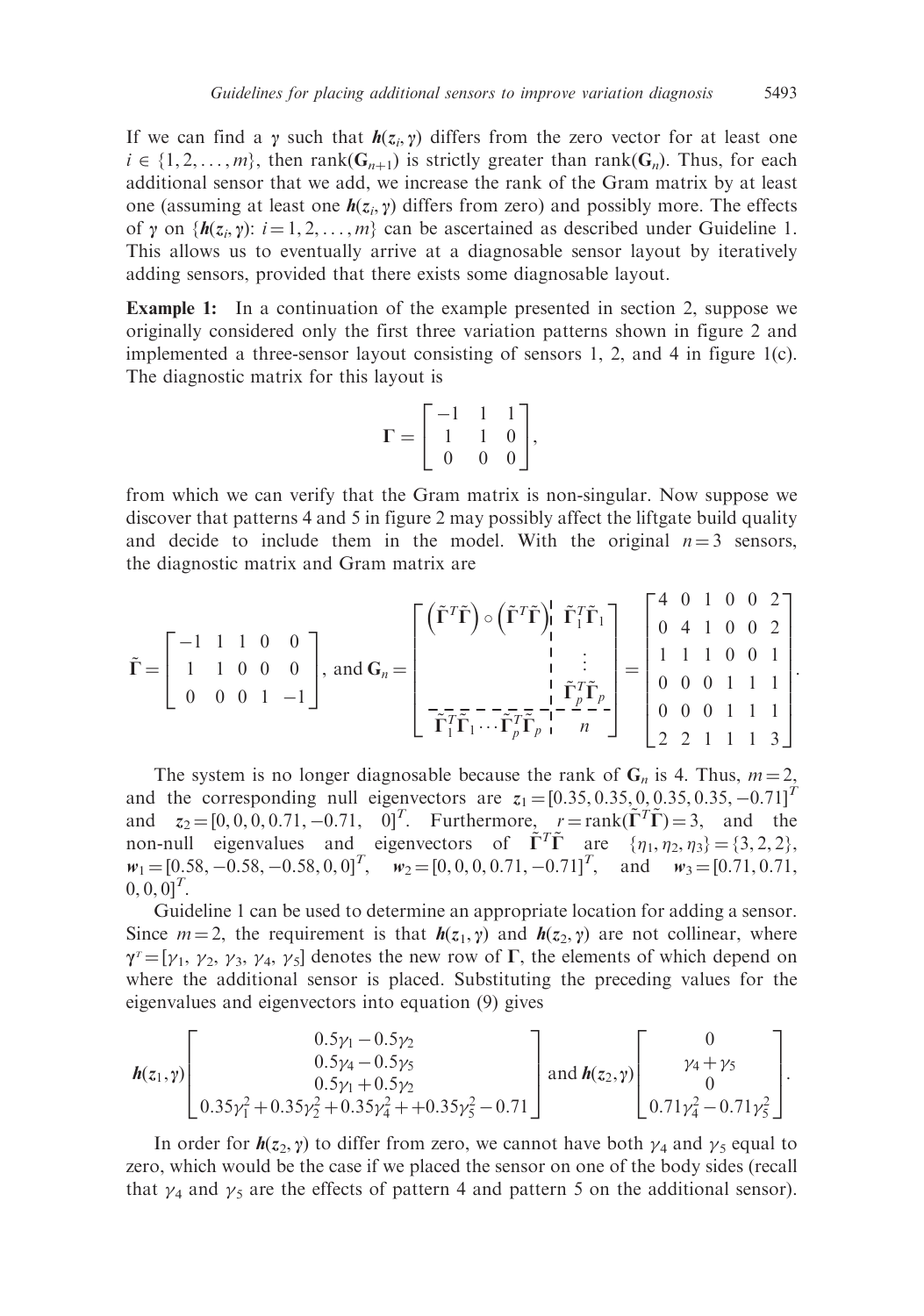Consequently, if the system is to be diagnosable with the additional sensor, it must be placed on the roof. For a roof sensor,  $\gamma_1 = \gamma_2 = \gamma_3 = 0$ , and  $\gamma_4 = 1$ , so that the preceding expressions reduce to

$$
\mathbf{h}(z_1,\gamma)=\begin{bmatrix}0\\0.5-0.5\gamma_5\\0\\0.35\gamma_5^2-0.35\end{bmatrix}\text{ and }\mathbf{h}(z_2,\gamma)=\begin{bmatrix}0\\1+\gamma_5\\0\\0.71-.71\gamma_5^2\end{bmatrix}.
$$

If the additional roof sensor is placed near sensor 5 in figure 1(c), then  $\gamma_5$  will be close to 1, in which case  $h(z_1, \gamma)$  is zero. If the sensor is located near sensor 4 in figure 1(c), then  $\gamma_5$  will be close to  $-1$ , in which case  $h(z_2, \gamma)$  is zero. Consequently, we should not place the additional roof sensor near the locations of sensors 4 and 5 in figure 1(c). This suggests placing the sensor near the middle of the roof, similar to where sensor 3 was positioned. In this case,  $\gamma_5 = 0$ ,  $h(z_1, \gamma) = [0, 0.5, 0, -0.35]^T$ , and  $h(z_2, \gamma) = [0, 1, 0, 0.71]^T$ . Because these two vectors are not collinear, Guideline 1 states that the system is diagnosable with this sensor layout. It can be verified that the  $\Gamma$  matrix for this layout (see equation (5)) results in a non-singular Gram matrix (equation (6)).

## 4. Adding sensors to improve accuracy

Up to this point, we have only considered diagnosability in the sensor layout guidelines. Diagnosability means only that the Gram matrix is non-singular. A particular sensor layout may result in a non-singular but poorly conditioned Gram matrix, in which case the system will be diagnosable but the estimation accuracy may be unacceptably poor.

Laying out a sensor system to satisfy some accuracy requirements is a more difficult problem. The estimation accuracy for the  $(p+1)$ -length vector of parameters  $\boldsymbol{\sigma} = [\sigma_1^2, \dots, \sigma_p^2, \sigma^2]^T$  depends in a complex manner on the particular set of true values for the component variances. We first consider estimation accuracy for the special case that  $\sigma_1 = \sigma_2 = \cdots = \sigma_p = 0$ . For the WMLS algorithm in this case, which is an asymptotic MLE, the error covariance matrix for the estimate of  $\sigma$  can be approximated as (Ding et al. 2005)

$$
\Sigma_{\sigma} \approx \frac{2}{N} \sigma^4 \mathbf{G}^{-1},
$$

which is proportional to the inverse of the Gram matrix. The sum of the estimation error variances for all  $p+1$  components is equal to the trace of  $\Sigma_{\sigma}$ , which is proportional to

$$
\operatorname{trace}(\boldsymbol{G}^{-1}) = \operatorname{trace}\left(\left[\sum_{i=1}^{p+1} \lambda_i \, z_i \, z_i^T\right]^{-1}\right) = \operatorname{trace}\left(\sum_{i=1}^{p+1} \frac{1}{\lambda_i} \, z_i \, z_i^T\right) = \sum_{i=1}^{p+1} \frac{1}{\lambda_i},
$$

where  $\{\lambda_i, z_i\}$ ,  $i = 1, 2, \dots, p + 1$ , denote the eigenvalue/eigenvector pairs of G arranged so that the eigenvalues are in ascending order. The estimation accuracy will clearly deteriorate if any of the eigenvalues is much smaller than 1 (i.e.  $1/\lambda_i$  is much larger than 1).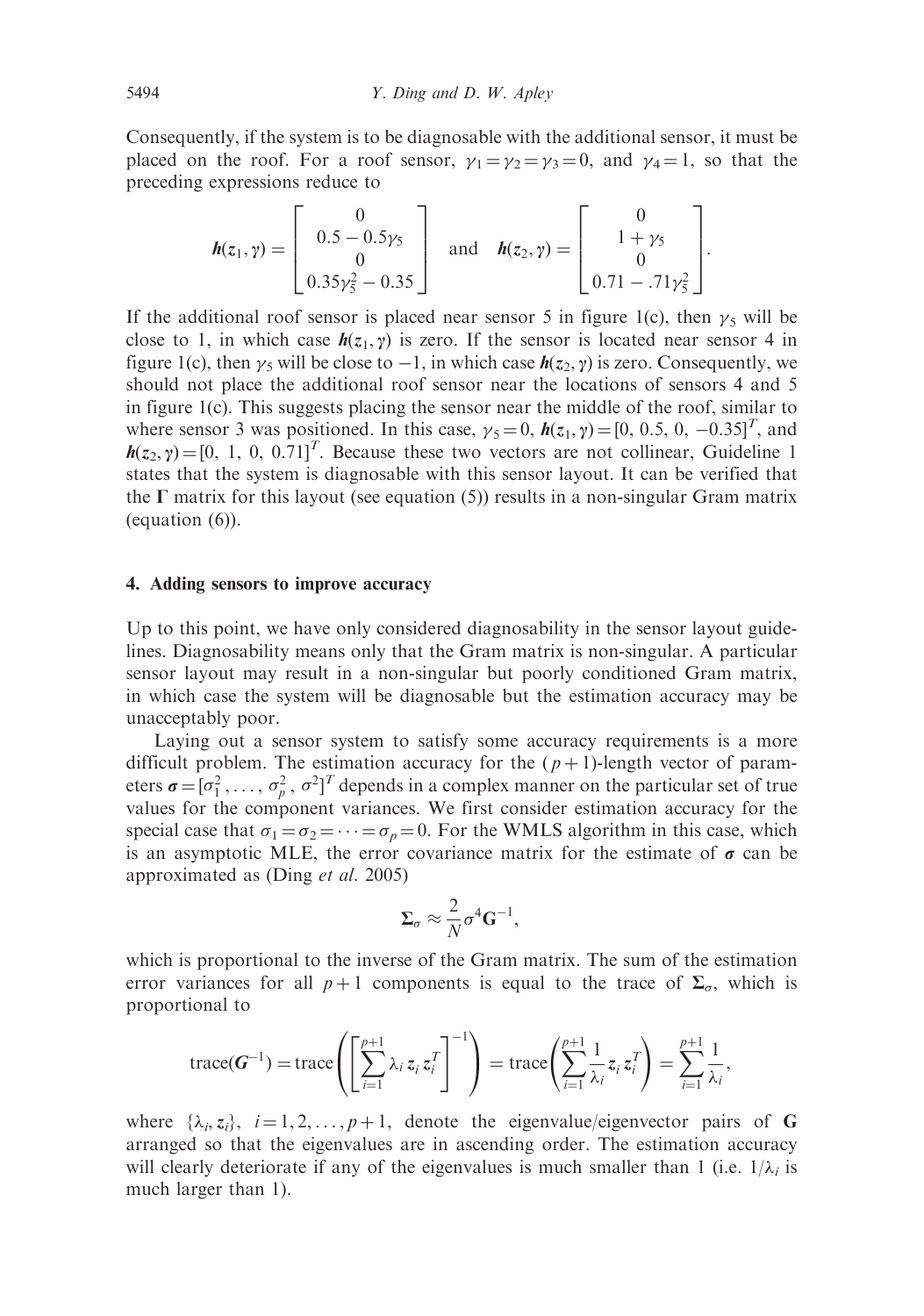When  $\sigma_1 \cdots \sigma_p$  are not zero, the expression for  $\Sigma_\sigma$  becomes (Ding *et al.* 2005)

$$
\Sigma_{\sigma} \approx \frac{2}{N} \left[ \{ tr(\Sigma_{y}^{-1} \cdot \mathbf{V}_{i} \cdot \Sigma_{y}^{-1} \cdot \mathbf{V}_{j}) \}_{i,j=1}^{p+1} \right]^{-1},
$$

where  $\{a_{ij}\}_{i,j=1}^{p+1}$  is a  $(p+1) \times (p+1)$  matrix with  $a_{ij}$  as its  $(i, j)$  element,  $V_i = \Gamma_i \Gamma_i^T$  for  $i = 1, \ldots, p$  and  $V_{p+1} = I$ . One may verify that the matrix  $\{tr(\Sigma_y^{-1} \cdot V_i \cdot \Sigma_y^{-1} \cdot V_j)\}_{i,j=1}^{p+1}$ is  $G^*$  in equation (4). Because G and  $G^*$  are Gram matrices for the same quantities but under a slightly different inner product, one is singular or poorly conditioned if and only if the other one is (the proof of this claim is provided in appendix E). Hence, good (poor) accuracy associated with the system when  $\sigma_1 = \cdots = \sigma_p = 0$ will translate to good (poor) accuracy associated with the system when  $\sigma_1, \ldots, \sigma_p$ differ from zero. In light of this and for reasons of simplicity (e.g. to avoid having to specify specific values of  $\sigma_1, \ldots, \sigma_n$  on which to base the system design), we recommend selecting the additional sensors based on  $G$ , rather than  $G^*$ .

As in the previous section, suppose we have a current sensor layout with  $n$  sensors and want to add an additional sensor to improve accuracy. Instead of  $G_n$  being singular with  $m$  null eigenvalues, we now consider the case that there are a set of  $m'$ small eigenvalues  $\{\lambda_i: i = 1, 2, \ldots, m'\}$ , and  $\{\overline{z_i}: i = 1, 2, \ldots, m'\}$  are the associated eigenvectors. In light of the preceding paragraph, the objective is to select the additional sensor in order to increase the small eigenvalues of  $G_{n+1} = G_n + A$ . The exact relationship between  $\gamma$  and the eigenvalues of  $G_n$  and  $G_{n+1}$  is complex and inconvenient to use. However, a necessary condition to increase the eigenvalues of  $G_{n+1}$ , and consequently improve the estimation accuracy, is to increase the value of  $||h(z_i, \gamma)||^2$   $(i = 1, 2, ..., m')$ . This follows by noting that the smallest eigenvalue of  $G_{n+1}$  is

$$
\lambda_{\min}(G_{n+1}) = \min_{\|z\|=1} z^T \mathbf{G}_{n+1} z = \min_{\|z\|=1} z^T \mathbf{G}_n z + z^T \mathbf{A} z \le z_i^T \mathbf{G}_n z_i + z_i^T \mathbf{A} z_i
$$
  
=  $\lambda_i + ||\boldsymbol{h}(z_i, \gamma)||^2$ :  $i = 1, 2, ..., m'$ .

This leads to the following guideline for adding an additional sensor to improve accuracy.

**Guideline 3:** First, find the set of small eigenvalues  $\{\lambda_i: i = 1, 2, ..., m'\}$  and the associated eigenvectors  $\{z_i\}_{i=1,\dots,m'}$ . Then, select the additional sensor so that the corresponding new row  $\gamma^T$  of the diagnostic matrix results in values of  $\lambda_i + ||h(z_i, \gamma)||^2$ ,  $i = 1, 2, ..., m'$ , that are as large as possible.

Deciding a set of eigenvalues to be selected is a focused topic in statistical analysis such as principal component analysis (PCA). One of the widely used methods is the scree plot (i.e. a Pareto plot) suggested by Johnson and Wichern (2002, page 441), where the eigenvalues are ordered and plotted, and people will look for an elbow (bend) in the scree plot. In PCA, eigenvalues are arranged in descending order because people mean to select the group of the largest eigenvalues. Here we arrange the eigenvalues in ascending order to select the group of the smallest group. To get a quantitative sense, we also recommend calculating the ratio of  $\lambda_{i+1}/\lambda_i$  for those eigenvalues smaller than 1 (whose amplification on output variance is  $1/\lambda_i > 1$ ), and then select the set of small eigenvalues where the largest  $\lambda_{i+1}/\lambda_i$ ratio occurs.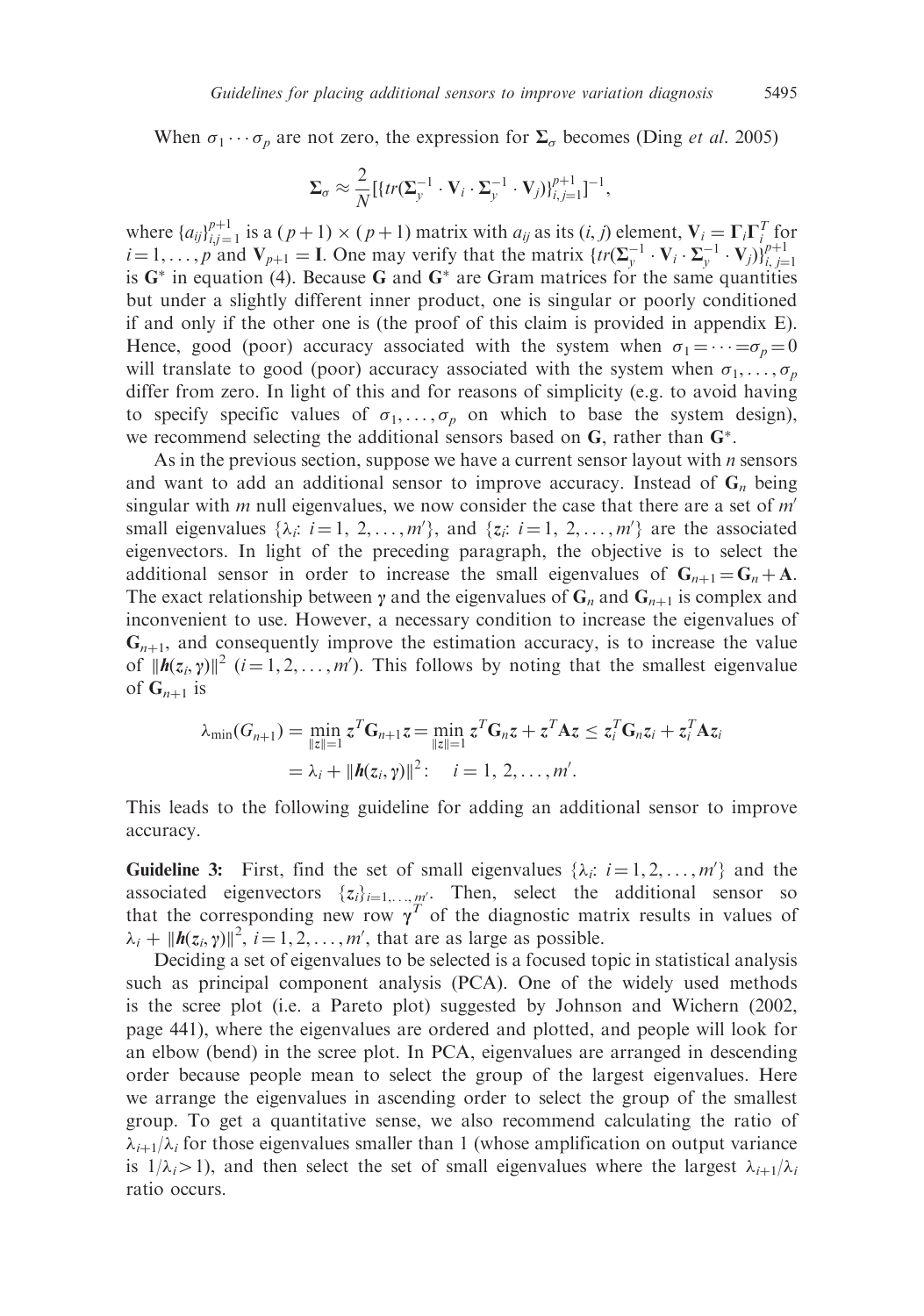**Example 2:** Reconsider the liftgate example, and suppose we have a current sensor layout with the  $n = 5$  sensors numbered 1, 2, 4, 5, and 7 in figure 1(c). Considering all five patterns shown in figure 2, the diagnostic matrix and Gram matrix for this layout are

$$
\tilde{\mathbf{\Gamma}} = \begin{bmatrix}\n-1 & 1 & 0 & 0 & 0 \\
-1 & 1 & 1 & 0 & 0 \\
1 & 1 & 0 & 0 & 0 \\
0 & 0 & 0 & 1 & 1 \\
0 & 0 & 0 & 1 & -1\n\end{bmatrix}, \text{ and}
$$
\n
$$
\mathbf{G}_n = \begin{bmatrix}\n(\tilde{\mathbf{\Gamma}}^T \tilde{\mathbf{\Gamma}}) \circ (\tilde{\mathbf{\Gamma}}^T \tilde{\mathbf{\Gamma}}) & \frac{1}{2} \\
(\tilde{\mathbf{\Gamma}}^T \tilde{\mathbf{\Gamma}}) \circ (\tilde{\mathbf{\Gamma}}^T \tilde{\mathbf{\Gamma}}) & \frac{1}{2} \\
-\frac{1}{2} & -1 & -1 \\
-\frac{1}{2} & \frac{1}{2} & \frac{1}{2}\frac{1}{2}\frac{1}{2}\n\end{bmatrix} = \begin{bmatrix}\n9 & 1 & 1 & 0 & 0 & 3 \\
1 & 9 & 1 & 0 & 0 & 3 \\
1 & 1 & 1 & 0 & 0 & 1 \\
0 & 0 & 0 & 4 & 0 & 2 \\
0 & 0 & 0 & 0 & 4 & 2 \\
3 & 3 & 1 & 2 & 2 & 5\n\end{bmatrix}.
$$

The diagonal elements of  $G_n^{-1}$  (which are proportional to the variances of the estimated elements of  $\sigma$ ) are {0.19, 0.19, 1.50, 0.50, 0.50, 1.00}. Thus, the estimates of  $\sigma_3^2$  and  $\sigma^2$  are the least accurate. The eigenvalues of  $G_n$  are {0.45, 0.97, 4.00, 5.67, 8.00, 12.91}. Using a scree plot or the ratio of  $\lambda_{i+1}/\lambda_i$ , it is obvious that the set of small eigenvalues include the first two. Then, we have  $m' = 2$ ,  $\lambda_1 = 0.45$ , and  $\lambda_2 = 0.97$ . The corresponding eigenvectors are  $z_1 = [0.12, 0.12, 0.64, 0.33,$  $0.33, -0.59$ <sup>T</sup> and 0.59]<sup>T</sup> and  $z_2 = [0.22, 0.22, -0.75, 0.28, 0.28, -0.42]$ <sup>T</sup>. Furthermore,  $r = \text{rank}(\tilde{\Gamma}^T \tilde{\Gamma}) = 5$ , and the non-null eigenvalues and eigenvectors of  $\tilde{\Gamma}^T \tilde{\Gamma}$  are  ${\eta_1, \eta_2, \eta_3, \eta_4, \eta_5} = {4.56, 2.00, 2.00, 2.00, 0.44}, w_1 = [0.66, -0.66, -0.37, 0, 0]^T$  $w_2 = [0, 0, 0, 0, 1]^T$ ,  $w_3 = [0, 0, 0, 1, 0]^T$ ,  $w_4 = [0.71, 0.71, 0, 0, 0]^T$ , and  $w_5 = [0.26, -0.26,$  $(0.93, 0, 0)^T$ . Substituting these into equation (9) gives

$$
\boldsymbol{h}(z_1, \gamma) = \begin{bmatrix}\n0.23\gamma_1 - 0.23\gamma_2 - 0.72\gamma_3 \\
0.66\gamma_5 \\
0.66\gamma_4 \\
0.16\gamma_1 + 0.16\gamma_2 \\
0.03\gamma_1 - 0.03\gamma_2 + 0.55\gamma_3 \\
0.12\gamma_1^2 + 0.12\gamma_2^2 + 0.64\gamma_3^2 + 0.33\gamma_4^2 + 0.33\gamma_5^2 - 0.59\n\end{bmatrix},
$$
\n
$$
\boldsymbol{h}(z_2, \gamma) = \begin{bmatrix}\n0.44\gamma_1 - 0.44\gamma_2 + 0.84\gamma_3 \\
0.56\gamma_5 \\
0.56\gamma_4 \\
0.32\gamma_1 + 0.32\gamma_2 \\
0.05\gamma_1 - 0.05\gamma_2 - 0.65\gamma_3 \\
0.22\gamma_1^2 + 0.22\gamma_2^2 - 0.75\gamma_3^2 + 0.28\gamma_4^2 + 0.28\gamma_5^2 - 0.42\n\end{bmatrix}.
$$

In order to decide which pattern should have most effect on the additional sensor, we recommend doing so in accordance with the element of  $\gamma$  that has the largest sum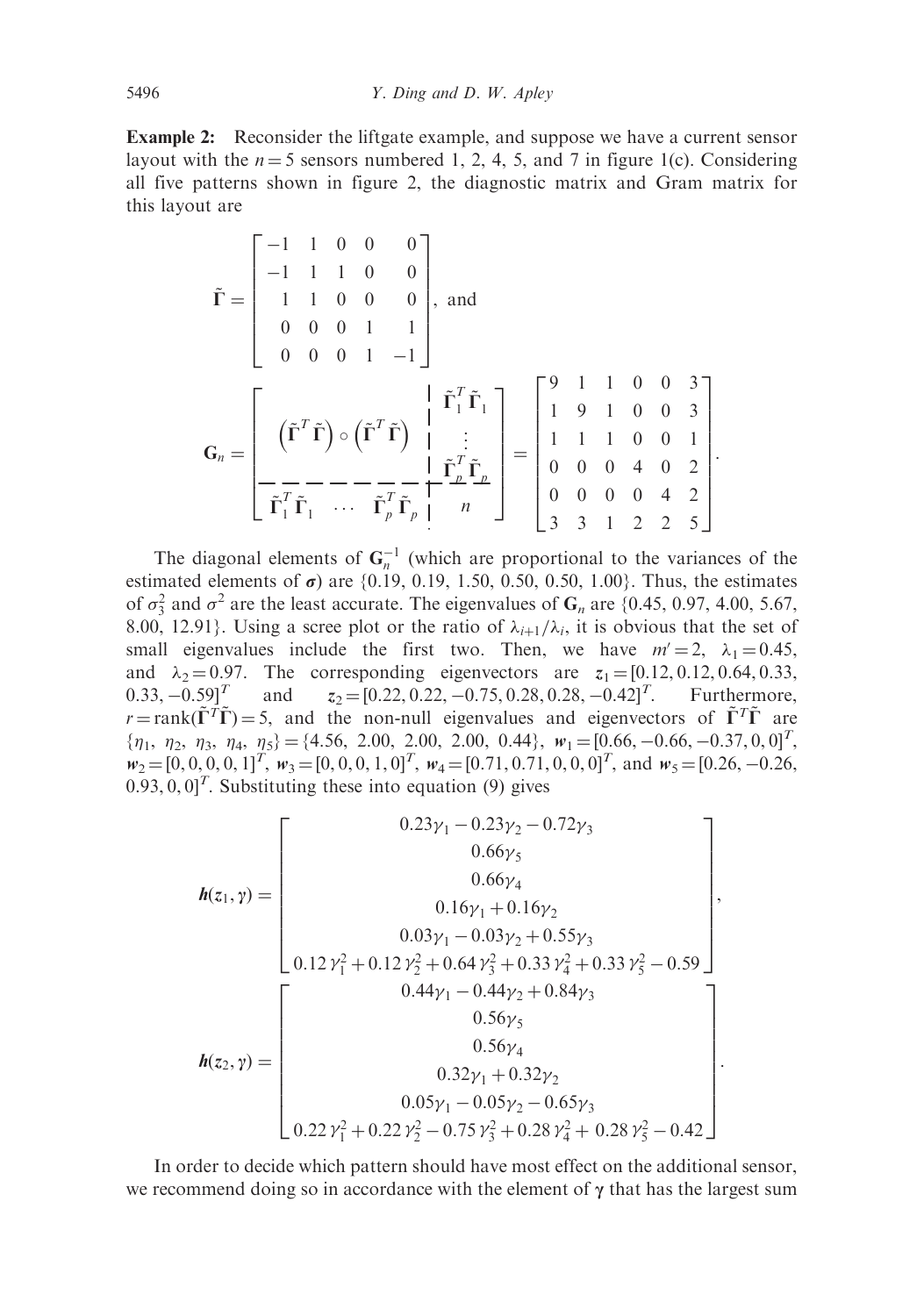of squares of coefficients. Here, the sum of squares of coefficients of  $\gamma_3$  is clearly the largest, suggesting that pattern 3 should have as large an effect as possible on the additional sensor. This is accomplished by placing the additional sensor as high up on the body side as possible. If we choose a location that corresponds to sensor 6 in figure 1(c), then  $\gamma = [1, 1, 1, 0, 0]^T$ , and the result is  $||h(z_1, \gamma)|| = 1.02$  and  $||h(z_2, \gamma)||^2 = 2.06$ . With this value of  $\gamma$ , it can be verified that the Gram matrix  $G_{n+1}$ after adding the additional sensor is

$$
\boldsymbol{G}_{n+1} = \left[ \begin{array}{ccccccc} 16 & 0 & 0 & 0 & 0 & 4 \\ 0 & 16 & 4 & 0 & 0 & 4 \\ 0 & 4 & 4 & 0 & 0 & 2 \\ 0 & 0 & 0 & 4 & 0 & 2 \\ 0 & 0 & 0 & 0 & 4 & 2 \\ 4 & 4 & 2 & 2 & 2 & 6 \end{array} \right].
$$

The diagonal elements of  $G_{n+1}^{-1}$  are {0.10, 0.10, 0.40, 0.40, 0.40, 0.60}, compared to the diagonal elements  $\{0.19, 0.19, 1.50, 0.50, 0.50, 1.00\}$  of  $\mathbf{G}_n^{-1}$  discussed earlier. Thus, the additional sensor reduces the estimation error variances for  $\sigma_3^2$  and  $\sigma^2$ by 73% and 40%, respectively.

## 5. Sensor placement in a three-station assembly process

The examples in the previous sections were rather simple ones in which the  $\Gamma$  matrix can be readily determined given the sensor locations, and all elements of  $\Gamma$  are either  $\pm 1$  or 0. In this case, a numerical optimization algorithm is largely unnecessary. Actual assembly processes are often far more complicated, however, consisting of multiple assembly stations and sequences of operations. In this section we apply the guidelines from the previous sections in a three-station panel assembly example that, although still relatively simple, is not as transparent as the previous examples. In situations like this, it might be advantageous to use the guidelines in conjunction with numerical optimization. The example demonstrates the use of the guidelines and how they can facilitate a numerical search.

#### 5.1 The assembly process

The three-station assembly process shown in figure 3, which was also considered in Ding et al. (2002b), Zhou et al. (2003a), and Apley and Ding (2005), represents a segment of an automotive body assembly with the geometry of each part simplified to a rectangle. The assembly process welds four parts together in two stations (Stations I and II). In Station I, Parts 1 and 2 are joined, and the resulting subassembly is joined with Parts 3 and 4 in Station II. In an assembly station, each part (or subassembly) is located in a fixture using a pin that mates with a hole in the part and second pin that mates with a slot in the part. A pin/hole combination constrains two degrees-of-freedom and a pin/slot constrains only one degree-of-freedom. Together, a pin/hole and pin/slot completely constrain all three degrees-of-freedom of the part within the  $x-z$  plane. The active holes and slots at each station are shown darkened. Holes and slots that are not darkened are not used in that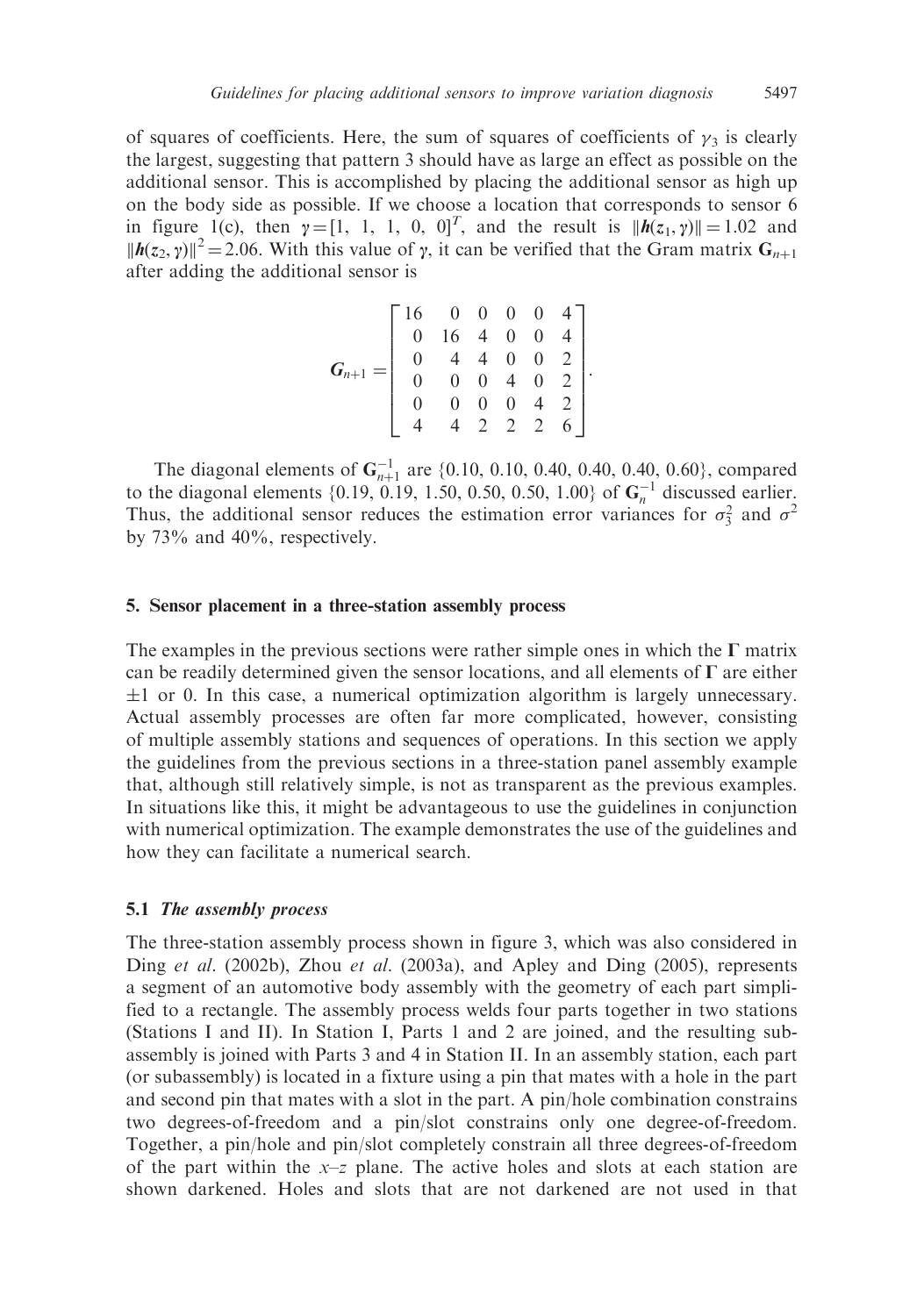

Figure 3. A three station assembly system where Parts 1 and 2 are joined in Station I; the Part 1–2 subassembly is joined with Parts 3 and 4 in Station II; and the final assembly is measured in Station III.

particular station. Station III is a measurement station in which no assembly takes place, although measurement is not restricted to Station III. The dimensions shown in the Station III figure have been scaled for convenience, and have no physical meaning.

The variation sources that we will consider are deviations of the pin/hole combinations in the x- and z-directions and deviations of the pin/slot combinations in the z-direction for the two assembly stations. Because there are a total of five active pin/hole combinations and five active pin/slot combinations in Stations I and II, there are a total of 15 potential variation sources ( $p = 15$ ). These are indicated by the arrows labelled  $u_1$  through  $u_1$ <sub>5</sub> in the Station I and Station II figures. Deviations in the positive x- and positive z-directions are taken to be positive.

In order to estimate the variance components associated with the 15 variation sources, suppose that a total of eight sensors  $(n = 8)$  are installed in Station III, with two sensors (one measuring the x-deviation and one measuring the z-deviation) placed on each of the four parts. The locations of the eight sensors are labelled  $y_1$  through  $y_8$ , where the direction of the arrows indicates whether the x-coordinate or z-coordinate is being measured (temporarily ignore the additional sensors denoted by  $v_9$  and  $v_{10}$ ).

For this initial sensor layout, we first check diagnosability to verify whether it is possible to estimate  $p + 1 = 16$  variance components (including that of sensor noise) using  $n = 8$  sensors. The  $\Gamma$  matrix can be calculated using a simple computer program based on any of the systematic multi-station modelling procedures described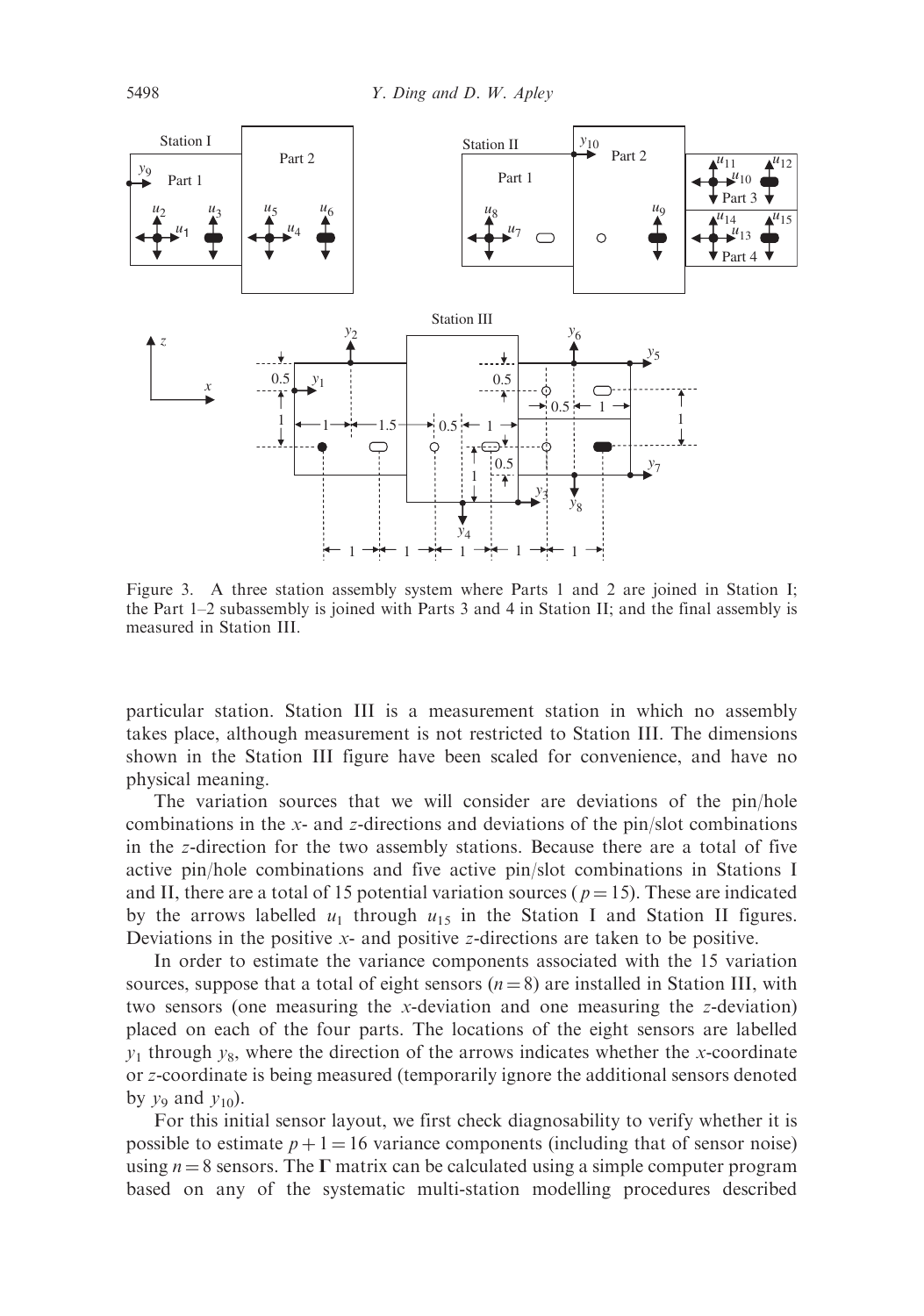in Carlson *et al.* (2000), Jin and Shi (1999), or Ding *et al.* (2000), which yields (the bar overscore indicates a repeating digit):

|  |          |                                      |                   |  |  | $\begin{bmatrix} 0 & 0.\overline{6} & -1 & 0 & 0 & 0.\overline{3} & 0 & 0.1\overline{3} & -0.\overline{3} & 0 & 0 & 0 & 0 & 0 & 0.2 \end{bmatrix}$<br>$\begin{bmatrix} 0 & -0.\overline{3} & 0.5 & 0 & 0 & -0.1\overline{6} & 0 & -0.0\overline{6} & 0.1\overline{6} & 0 & 0 & 0 & 0 & 0 & -0.1 \end{bmatrix}$<br>$-1$ 0.3 0 1 -1 0.6 0 -0.13 0.3 0 0 0 0 0 -0.2<br>$0 \quad -0.16 \quad 0 \quad 0.5 \quad -0.3 \quad 0 \quad -0.3 \quad 0.83 \quad 0 \quad 0 \quad 0 \quad 0 \quad 0 \quad -0.5$<br>$0 \t 0 \t 0 \t 0 \t 0 \t 0 \t -1 \t -0.3 \t 0 \t 1 \t 0.5 \t -0.5 \t 0 \t 0 \t 0.3$ |  |  |  |  |
|--|----------|--------------------------------------|-------------------|--|--|-------------------------------------------------------------------------------------------------------------------------------------------------------------------------------------------------------------------------------------------------------------------------------------------------------------------------------------------------------------------------------------------------------------------------------------------------------------------------------------------------------------------------------------------------------------------------------------------|--|--|--|--|
|  | $\Omega$ | $0 \t 0 \t 0 \t 0$<br>$\overline{0}$ | $0\quad 0\quad 0$ |  |  | 0 0 0 0 0 0 -0.1 0 0 0.5 0.5 0 0 -0.9<br>$0 \t -1 \t 0.1 \t 0 \t 0 \t 0 \t 1 \t -0.5 \t 0.4$<br>$0 \t 0 \t -0.1 \t 0 \t 0 \t 0 \t 0 \t 0.5 \t -0.4$                                                                                                                                                                                                                                                                                                                                                                                                                                       |  |  |  |  |

It can easily be verified that the resulting Gram matrix for the above  $\Gamma$  is singular with rank 15, so that the system is not diagnosable.

#### 5.2 Ensuring diagnosability

To ensure diagnosability, we need to place additional sensors. Because  $m = 1$  in this case, Guideline 1 implies that we only need  $h(z_1, y)$  to differ from the zero vector, where  $\gamma$  is the 15  $\times$  1 vector that represents the effects of the 15 variation sources on the additional sensor. The vector  $h(z_1, y)$ , which can be calculated using equations (9) and (10) as described in the previous examples, is

$$
\mathbf{h}(z_1, \gamma) = \begin{bmatrix} -0.0128\gamma_1 - 0.0128\gamma_4 \\ 0.101\gamma_1 + 0.101\gamma_4 \\ -0.0333\gamma_1 - 0.0333\gamma_4 \\ 0.0988\gamma_1 + 0.0988\gamma_4 \\ 0.2882\gamma_1 + 0.2882\gamma_4 \\ 0.3139\gamma_1 + 0.3139\gamma_4 \\ -0.8928\gamma_1 - 0.8928\gamma_4 \\ 0.7071\gamma_1^2 - 0.7071\gamma_4^2 \end{bmatrix}.
$$

The insight gained from this is that we need to place the additional sensor so that  $\gamma_1 \neq -\gamma_4$ . Recall that  $\gamma_1$  and  $\gamma_4$  represent the effects of the variation sources  $u_1$ and  $u_4$  on the additional sensor. Because  $u_1$  and  $u_4$  are associated with x-direction displacement of Parts 1 and 2, respectively, in Station I, it does not help to place the sensor on Part 3 or 4 in Station II or III. Thus, the additional sensor must measure the x-direction on either Part 1 or Part 2.

Because Parts 1 and 2 appear in all three stations, we need to further decide in which station to place the sensor. If the sensor is placed in Station II or III, then we will have  $\gamma_1 = -\gamma_4$ . This is because in Stations II and III, Parts 1 and 2 have already been joined, at which time a positive deviation of  $u_1$  becomes indistinguishable from a negative deviation of  $u_4$ . Consequently, the only choice is to place the additional sensor in Station I, measuring either the x-direction of Part 1 or the x-direction of Part 2. If the sensor is placed on Part 1 then  $\gamma_1 = 1$  and  $\gamma_4 = 0$ . If the sensor is placed on Part 2 then  $\gamma_1 = 0$  and  $\gamma_4 = 1$ . Either placement results in a diagnosable sensor layout according to Guideline 1.

Suppose that we place the additional sensor at  $y_9$  on Part 1, which is the same position as  $y_1$  but in Station I. It can be verified that the Gram matrix is now full rank.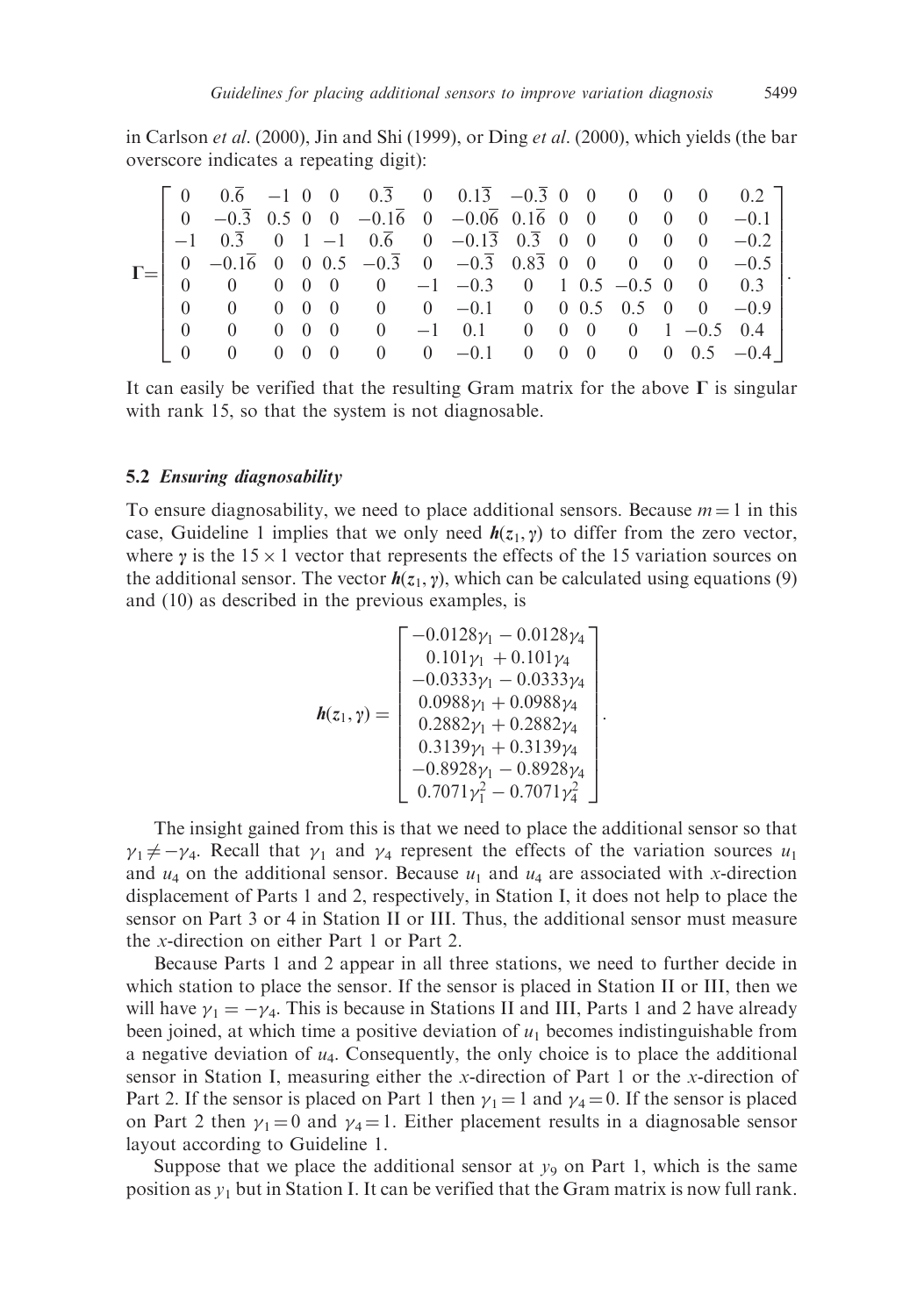In fact, after adding  $y_9$ , we can even remove  $y_1$  and still retain diagnosability with an eight-sensor system ( $y_2$  to  $y_9$ ). After adding a sensor, we recommend iteratively removing each column of  $\Gamma$  and checking whether the resulting Gram matrix is still full-rank, in order to determine whether any of the original sensors can be removed (or perhaps relocated to a more advantageous position). This can be checked quickly and easily with a computer program.

## 5.3 Improving accuracy

Starting with the diagnosable eight-sensor system ( $v_2$  to  $v_9$ ) from the previous step, the next step is to determine whether accuracy is sufficient. With sensors  $y_2$  to  $y_9$ , we have

$$
\tilde{\Gamma} = \left[\begin{array}{cccccccccccc} 1 & 1 & -1 & 0 & 0 & 0 & 0 & 0 & 0 & 0 & 0 & 0 & 0 & 0 & 0 \\ 0 & -0.\overline{3} & 0.5 & 0 & 0 & -0.1\overline{6} & 0 & -0.0\overline{6} & 0.1\overline{6} & 0 & 0 & 0 & 0 & 0 & -0.1 \\ -1 & 0.\overline{3} & 0 & 1 & -1 & 0.\overline{6} & 0 & -0.1\overline{3} & 0.\overline{3} & 0 & 0 & 0 & 0 & 0 & -0.2 \\ 0 & -0.1\overline{6} & 0 & 0 & 0.5 & -0.\overline{3} & 0 & -0.\overline{3} & 0.8\overline{3} & 0 & 0 & 0 & 0 & 0 & -0.5 \\ 0 & 0 & 0 & 0 & 0 & 0 & -1 & -0.3 & 0 & 1 & 0.5 & -0.5 & 0 & 0 & 0.3 \\ 0 & 0 & 0 & 0 & 0 & 0 & 0 & -0.1 & 0 & 0 & 0.5 & 0.5 & 0 & 0 & -0.9 \\ 0 & 0 & 0 & 0 & 0 & 0 & -1 & 0.1 & 0 & 0 & 0 & 0 & 1 & -0.5 & 0.4 \\ 0 & 0 & 0 & 0 & 0 & 0 & 0 & -0.1 & 0 & 0 & 0 & 0 & 0.5 & -0.4 \end{array}\right].
$$

The diagonal elements of  $G_n^{-1}$  are {0.68, 4.75, 5.79, 3.58, 8.59, 35.21, 0.55, 30.31, 3.09, 3.61, 9.42, 12.43, 2.15, 6.75, 0.81, 0.61}, which indicate that the estimates of  $\sigma_6^2$  and  $\sigma_8^2$  are the least accurate. The eigenvalues of  $G_n$  are {0.023, 0.031, 0.050, 0.103, 0.163, 0.221, 0.234, 0.310, 0.629, 1.109, 1.347, 1.916, 2.626, 2.932, 5.020, 11.132}, from which one can observe that there are a few small eigenvalues.

Same as in Example 2, calculating the ratio of  $\lambda_{i+1}/\lambda_i$  or using the scree plot, we find that the set of small eigenvalues includes the first three eigenvalues (the largest  $\lambda_{i+1}/\lambda_i = 2.06$  happens at  $i = 3$ ), in which case we set  $m' = 3$ . In order to use Guideline 3, we first use equations (9) and (10) to calculate

$$
\boldsymbol{h}(z_1, \gamma) = \begin{bmatrix} 0.0987\gamma_5 + 0.1578\gamma_6 \\ -0.0964\gamma_5 - 0.1528\gamma_6 \\ -0.1885\gamma_2 - 0.1637\gamma_3 + 0.3575\gamma_5 + 0.596\gamma_6 \\ 0.1560\gamma_5 + 0.2336\gamma_6 \\ -0.0994\gamma_3 - 0.4733\gamma_5 - 0.6834\gamma_6 \\ -0.1239\gamma_2^2 + 0.1259\gamma_3^2 - 0.4028\gamma_5^2 + 0.8961\gamma_6^2 \end{bmatrix}
$$

,

,

$$
\boldsymbol{h}(z_2, \gamma) = \begin{bmatrix} -0.2149\gamma_8 - 0.1244\gamma_9 \\ 0.1107\gamma_8 + 0.1213\gamma_{10} + 0.1048\gamma_{12} \\ 0.6086\gamma_8 + 0.1039\gamma_9 + 0.1133\gamma_{10} \\ 0.1117\gamma_8 + 0.1578\gamma_{10} + 0.1084\gamma_{12} \\ -0.1254\gamma_8 \\ -0.1254\gamma_8 \end{bmatrix}
$$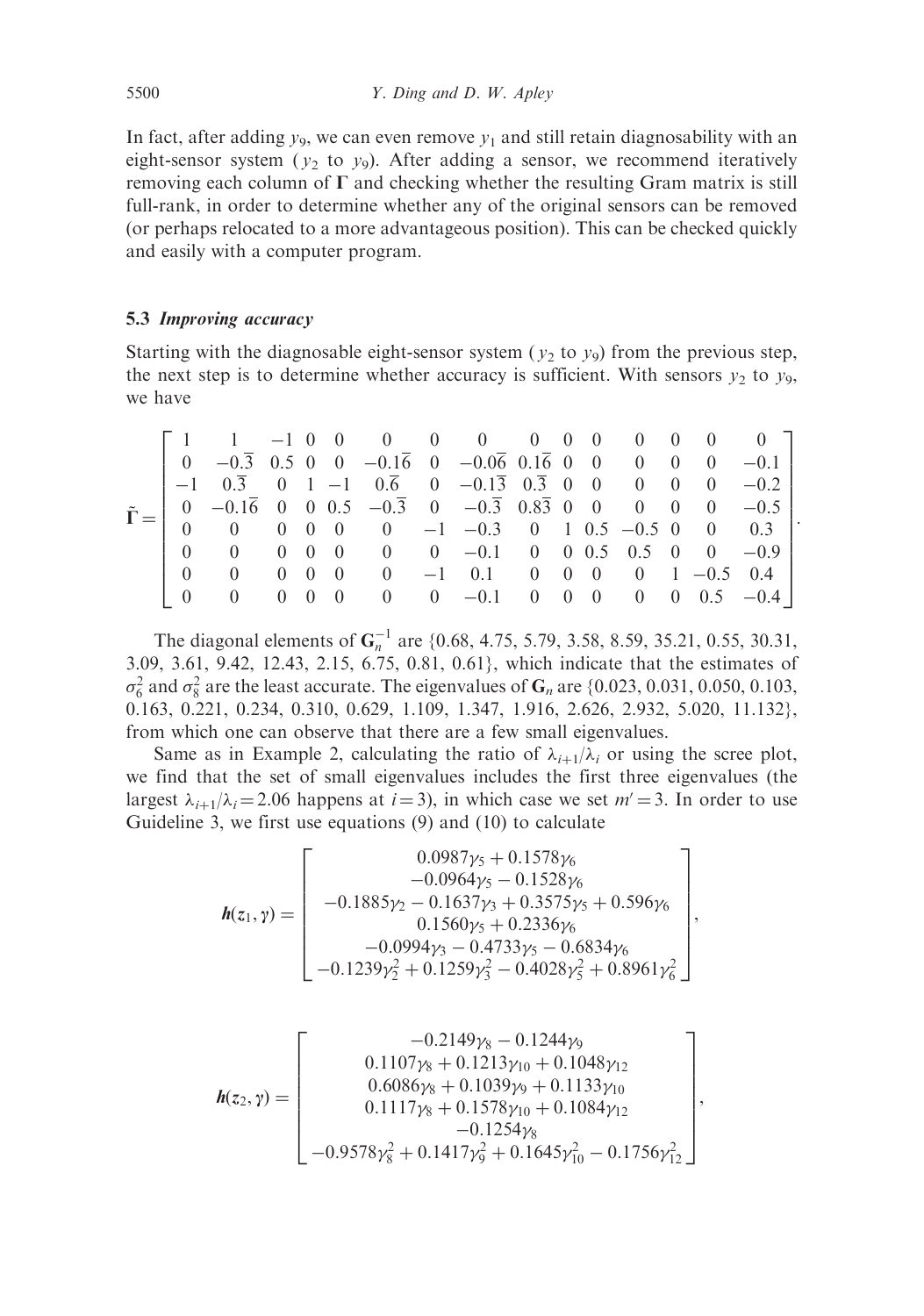$$
\boldsymbol{h}(z_3, \gamma) = \begin{bmatrix} 0.1297\gamma_{11} - 0.1486\gamma_{14} \\ -0.1628\gamma_9 + 0.2996\gamma_{11} + 0.3173\gamma_{12} \\ -0.1607\gamma_{10} - 0.4087\gamma_{12} + 0.1448\gamma_{14} \\ 0.136\gamma_9 - 0.1501\gamma_{10} + 0.42\gamma_{11} + 0.1129\gamma_{15} \\ -0.2091\gamma_{10} + 0.1965\gamma_{11} - 0.423\gamma_{12} - 0.1449\gamma_{14} - 0.0992\gamma_{15} \\ -0.1157\gamma_{12} \\ -0.1331\gamma_8^2 + 0.1855\gamma_9^2 - 0.2179\gamma_{10}^2 + 0.5743\gamma_{11}^2 \\ +0.6851\gamma_{12}^2 + 0.2683\gamma_{14}^2 + -0.0971\gamma_{15}^2 \end{bmatrix}.
$$

Note that we have cleaned up the expressions for these three  **vectors by ignoring** terms with very small coefficients (our threshold was 10% of the largest coefficient, or 0.0958). The immediate goal is to make the norm of these three  $\boldsymbol{h}$  vectors as large as possible.

The above expressions indicate that the major contributors to  $||h(z_1, \gamma)||$  are  $\gamma_5$ and  $\gamma_6$  (again based on the magnitude of their coefficients), the major contributors to  $\|\boldsymbol{h}(z_2, \gamma)\|$  are  $\gamma_8$  and  $\gamma_9$ , and the major contributors to  $\|\boldsymbol{h}(z_3, \gamma)\|$  are  $\gamma_{11}$  and  $\gamma_{12}$ . By inspection of figure 3, it is not possible to find a single sensor that will simultaneously make  $\|\boldsymbol{h}(z_1, \gamma)\|$ ,  $\|\boldsymbol{h}(z_2, \gamma)\|$ , and  $\|\boldsymbol{h}(z_3, \gamma)\|$  large. The reason is that in order for  $\gamma_{11}$  and  $\gamma_{12}$  to differ from zero, the sensor must be located on Part 3. Any sensor located on Part 3, however, will not be strongly affected by  $u_5$ ,  $u_6$ ,  $u_8$ , or  $u_9$  (i.e. will not result in large values for  $\gamma_5$ ,  $\gamma_6$ ,  $\gamma_8$ , and  $\gamma_9$ ). On the other hand, figure 3 indicates that it may be possible to make  $\gamma_5$ ,  $\gamma_6$ ,  $\gamma_8$ , and  $\gamma_9$  large (thereby making  $||h(z_1, y)||$  and  $||h(z_2, y)||$  larger simultaneously) with a single additional sensor. This suggests the following strategy for adding two additional sensors in order to increase the norm of the three *h* vectors. We locate the first sensor to make  $\gamma_5$ ,  $\gamma_6$ ,  $\gamma_8$ , and  $\gamma_9$  as large as possible, and we locate the second sensor to make  $\gamma_{11}$  and  $\gamma_{12}$  as large as possible.

In order to make  $\gamma_5$ ,  $\gamma_6$ ,  $\gamma_8$ , and  $\gamma_9$  large, the first additional sensor should be placed on Parts 1 or 2. Because Parts 1 and 2 appear on all three stations, we also need to decide in which station to place the sensor. We cannot choose Station I, because  $u_8$  and  $u_9$  would have no effect on the sensor (i.e.  $\gamma_8 = \gamma_9 = 0$ ). Moreover, fixture layouts are usually designed so that the effects of faults that occur in one station are not amplified in subsequent downstream stations. Hence, we can most likely make  $\gamma_5$ ,  $\gamma_6$ ,  $\gamma_8$ , and  $\gamma_9$  larger by placing the first additional sensor in Station II, rather than the downstream Station III.

Consequently, we restrict our search to Parts 1 or 2 on Station II. It is not difficult to see that placing a sensor further away from the locating point generally results in a larger  $\gamma$ . On a rectangular part, this translates to placing the additional sensor at a corner. We can therefore narrow down the set of candidate sensor locations to 16 possibilities (either an x- or a z-direction sensor at one of the eight corners on Parts 1 and 2).

Calculating the resulting  $G_{n+1}$  matrix for a total of 16 different sensor locations is relatively easy with the aid of a numerical program in (for example) MATLAB. This would reveal that placing an additional x-direction sensor on the top-right corner of Part 1 in Station II (i.e.,  $y_{10}$  in figure 3) maximizes the smallest eigenvalue of  $G_{n+1}$  among the 16 candidate locations. For the resulting nine-sensor system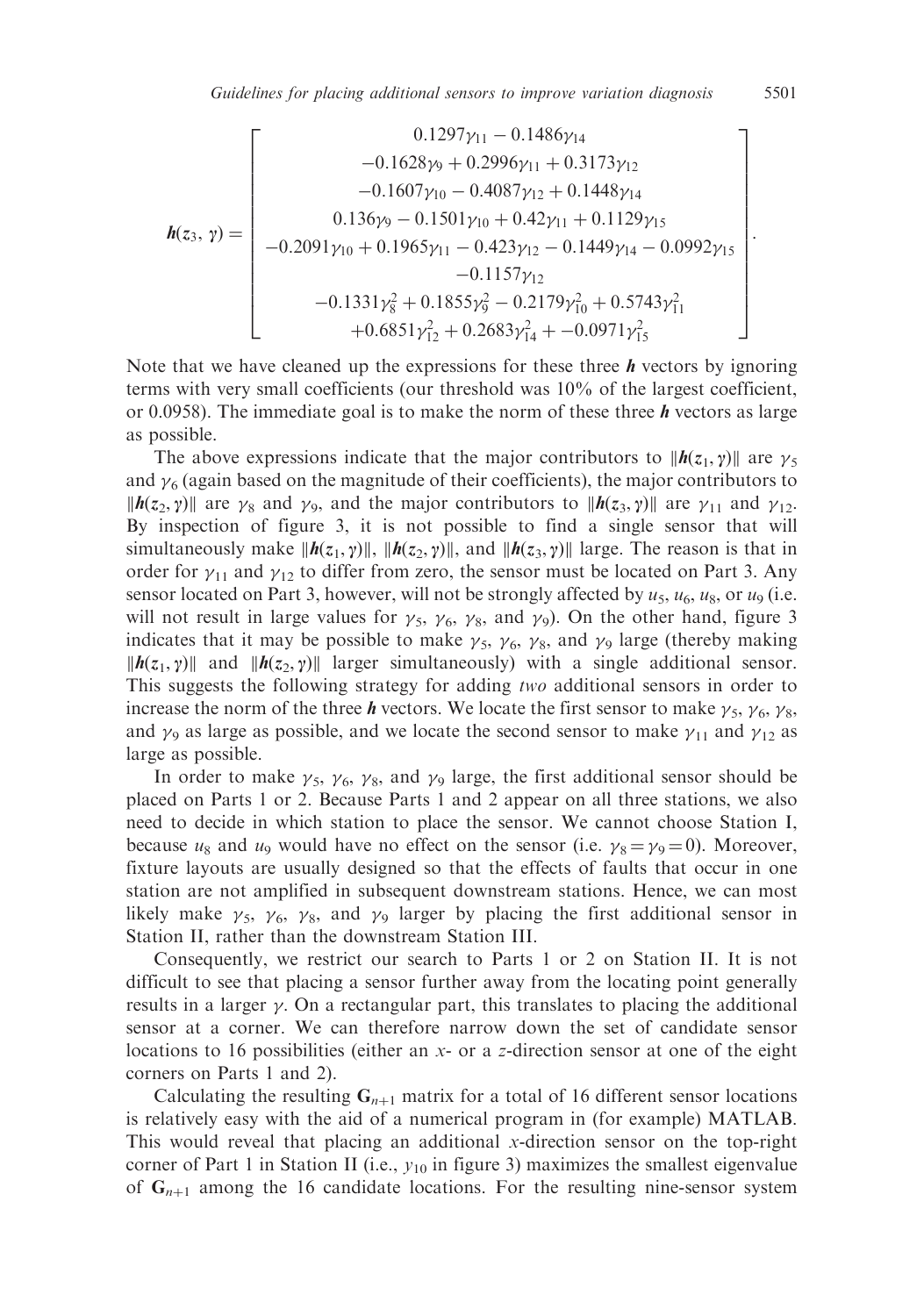(y<sub>2</sub> to y<sub>10</sub>), the smallest eigenvalue of  $G_{n+1}$  is 0.0584, which is 2.5 times larger than the smallest eigenvalue of  $G_n$ . The diagonal elements of  $G_{n+1}^{-1}$  are {0.3842, 1.4438, 0.5864, 3.2294, 2.6017, 3.6385, 0.1688, 8.7818, 1.7787, 2.6091, 8.3464, 10.8194, 1.6370, 6.2866, 0.7517, 0.3734}. Comparing this with the diagonal elements of  $G_n^{-1}$ , the additional sensor reduces the estimation error variances for  $\sigma_6^2$  and  $\sigma_8^2$  by 95.1% and 71.0%, respectively. After adding  $y_{10}$ , we could then focus on making  $||h(z_3, y)||$  large (via making  $\gamma_{11}$  and  $\gamma_{12}$  large) by placing the second additional sensor on Part 3 in Station III. Alternatively, we could start anew after  $y_{10}$  is added by recalculating the new **h** vector(s) corresponding to any small eigenvalue(s) of the new  $G_{n+1}$ .

## 5.4 Comparison with numerical search

Others (e.g. Khan et al. 1998, 1999, 2000, Wang and Nagarkar, 1999, Ding et al. 2003, Liu et al. 2005) have used numerical search methods to find the additional sensor location that maximizes the minimum eigenvalue of  $G_{n+1}$  (equivalent to E-optimality) over the feasible design space. For this three-station problem, the feasible design space might be the two-dimensional space over the panel surfaces of each part in each station. The pool of possible candidate sensor locations is generated by discretising each panel with a grid of resolution 0.01. With this resolution, Part 2, for example, has 60 000 candidate locations for either an x-direction or a z-direction sensor. The best single sensor location found by an exhaustive search turned out to coincide with the one recommended above based on the guidelines, namely  $y_{10}$  shown in figure 3. Consequently, one might use the guidelines as a method of substantially narrowing the search space, in order to reduce computational expense and improve the robustness of a numerical optimization procedure.

## 6. Conclusions

This paper has developed guidelines that aid in placing additional sensor(s) in an existing sensor layout, in order to ensure diagnosability and/or improve variance components estimation accuracy. The guidelines were illustrated with examples from autobody assembly. In the three-station example, the recommended sensor location using the guidelines turned out to coincide with the 'optimal' location produced by an exhaustive search, and the additional sensor substantially improved the estimation accuracy of the variance components.

In more complex manufacturing systems, the sensor placement guidelines could be used in conjunction with the numerical optimization strategies of (for example) Wang and Nagarkar (1999), Khan and Ceglarek (2000), or Liu et al. (2005), which search over all possible candidate sensor layouts. The guidelines could be used to judiciously select the set of candidate layouts over which the optimization algorithm must search. Alternatively, the guidelines could be used to provide a set of 'good' sensor locations that the optimization routine could fine-tune by searching only locally, in the neighbourhoods of the candidate locations.

There are also situations in which one might wish to use the guidelines by themselves, in lieu of a numerical search routine. There are typically many engineering constraints on where sensors can be located and what features can be measured. For example, if the panels in figure 3 truly were perfectly flat with no distinguishing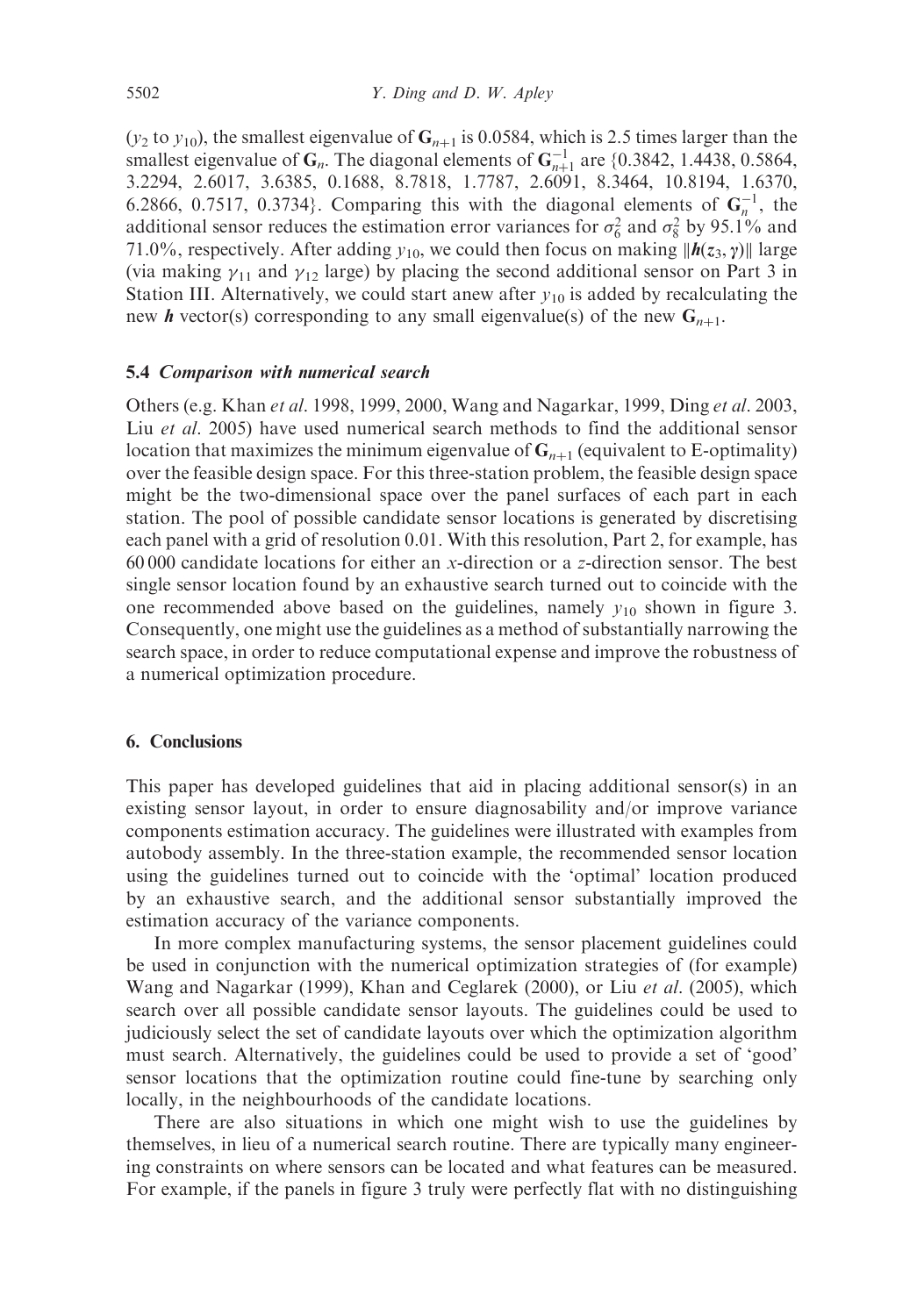features, then the only way a sensor could measure an  $x$ - or  $z$ -direction displacement would be to locate it on an edge or on one of the holes/slots. Furthermore, some edges (either abrupt sheared edges or contoured flanges) are not formed with enough precision to yield an accurate measurement of the panel displacement. Although a process engineer may have a clear conception of where sensors can or cannot be located, it may be quite difficult to meticulously encode all of these constraints into an optimization algorithm. The fact that this is not a black and white issue further complicates the matter. A sensor located on one panel feature may yield a panel displacement measurement that provides some information, but that is not as accurate as if the sensor were located on a different feature. When using the guidelines of this paper to select a good sensor location, a process engineer could easily take into account a myriad of other qualitative factors based on experience and engineering judgment that would be otherwise difficult to incorporate quantitatively into an optimization routine.

#### Acknowledgements

The authors gratefully acknowledge financial support form the NSF grants DMI-0354824, DMI-0217481, DMI-0348150, and from the State of Texas Advanced Technology Program under grant 000512-0237-2003. The authors also appreciate the editor and referees for their valuable comments and suggestions.

#### Appendices (proofs of various results)

Appendix A. Derivation of equation (7)

$$
G_{n+1} = \begin{bmatrix} \n\Gamma^T \Gamma \Gamma \end{bmatrix} \begin{bmatrix} \n\Gamma^T \Gamma \Gamma \end{bmatrix}
$$
\n
$$
G_{n+1} = \begin{bmatrix} \n\Gamma^T \Gamma \Gamma \end{bmatrix} \cdot \n\begin{bmatrix} \n\Gamma^T \Gamma \Gamma \end{bmatrix}
$$
\n
$$
= \begin{bmatrix} \n\Gamma^T \Gamma \Gamma \end{bmatrix} \cdot \n\begin{bmatrix} \n\Gamma^T \Gamma \end{bmatrix} \cdot \n\begin{bmatrix} \n\Gamma^T \Gamma \end{bmatrix} \cdot \n\begin{bmatrix} \n\Gamma^T \Gamma \end{bmatrix} \cdot \n\begin{bmatrix} \n\Gamma^T \end{bmatrix} \cdot \n\begin{bmatrix} \n\Gamma^T \end{bmatrix} \cdot \n\begin{bmatrix} \n\Gamma^T \end{bmatrix} \cdot \n\begin{bmatrix} \n\Gamma^T \end{bmatrix} \cdot \n\begin{bmatrix} \n\Gamma^T \end{bmatrix} \cdot \n\begin{bmatrix} \n\Gamma^T \end{bmatrix} \cdot \n\begin{bmatrix} \n\Gamma^T \end{bmatrix} \cdot \n\begin{bmatrix} \n\Gamma^T \end{bmatrix} \cdot \n\begin{bmatrix} \n\Gamma^T \end{bmatrix} \cdot \n\begin{bmatrix} \n\Gamma^T \end{bmatrix} \cdot \n\begin{bmatrix} \n\Gamma^T \end{bmatrix} \cdot \n\begin{bmatrix} \n\Gamma^T \end{bmatrix} \cdot \n\begin{bmatrix} \n\Gamma^T \end{bmatrix} \cdot \n\begin{bmatrix} \n\Gamma^T \end{bmatrix} \cdot \n\begin{bmatrix} \n\Gamma^T \end{bmatrix} \cdot \n\begin{bmatrix} \n\Gamma^T \end{bmatrix} \cdot \n\begin{bmatrix} \n\Gamma^T \end{bmatrix} \cdot \n\begin{bmatrix} \n\Gamma^T \end{bmatrix} \cdot \n\begin{bmatrix} \n\Gamma^T \end{bmatrix} \cdot \n\begin{bmatrix} \n\Gamma^T \end{bmatrix} \cdot \n\begin{bmatrix} \n\Gamma^T \end{bmatrix} \cdot \n\begin{bmatrix} \n\Gamma^T \end{bmatrix} \cdot \n\begin{bmatrix} \n\Gamma^T \end{bmatrix} \cdot \n\begin{bmatrix} \n\Gamma^T \end{bmatrix} \cdot \n\begin{bmatrix}
$$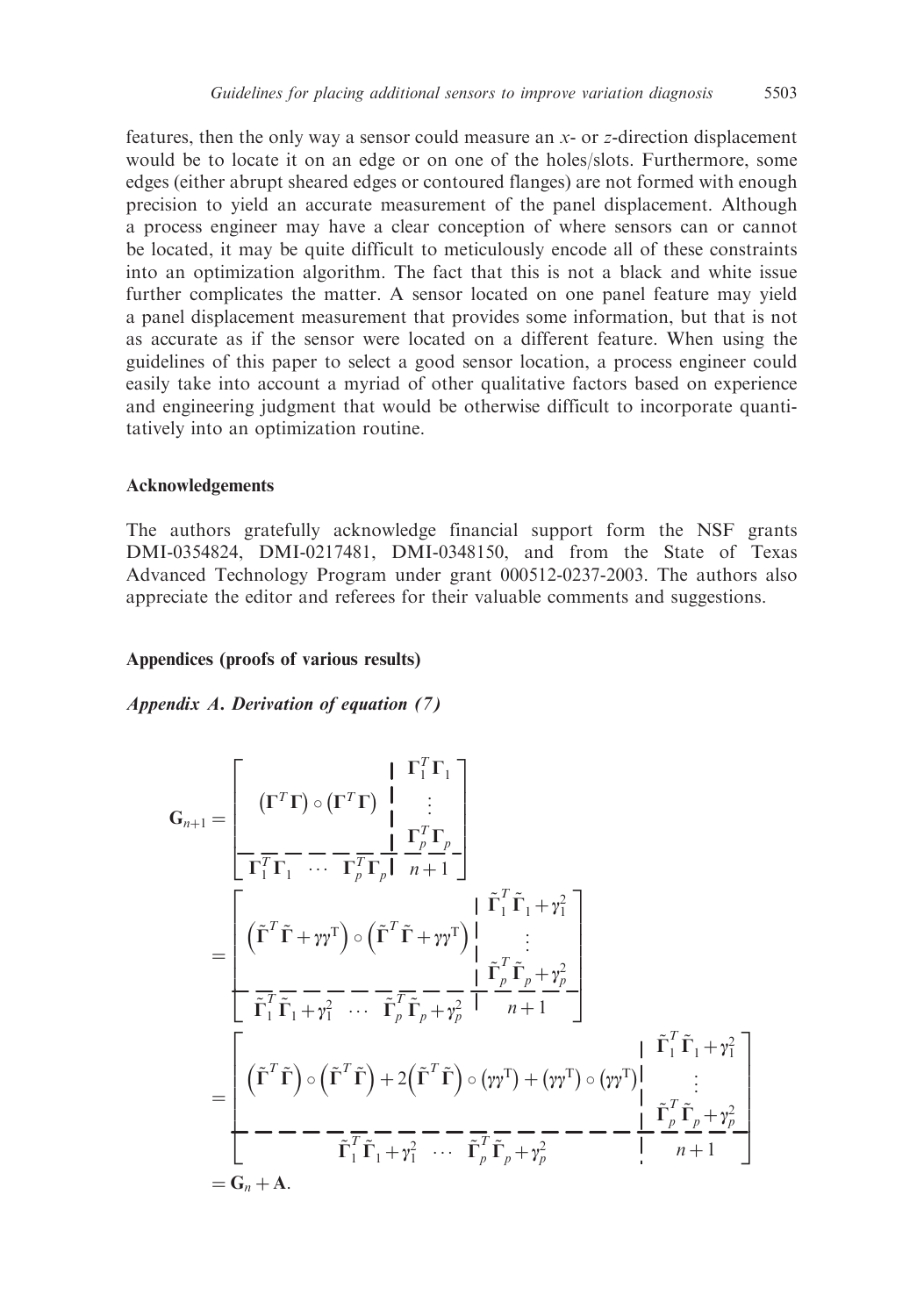#### Appendix B. Derivation of equation (8)

Given that rank  $(\tilde{\Gamma}^T \tilde{\Gamma})$  is r, it follows that  $\eta_i = 0$  for  $i = r + 1, r + 2, ..., p$ , and inserting the spectral decomposition  $\tilde{\Gamma}^T \tilde{\Gamma} = \sum_{i=1}^r \eta_i w_i w_i^T$  into the expression of A in equation (7) gives

$$
\mathbf{A} = \begin{bmatrix} 2\sum_{i=1}^{r} \eta_i (\mathbf{w}_i \circ \gamma)(\mathbf{w}_i \circ \gamma)^T + (\gamma \circ \gamma)(\gamma \circ \gamma)^T & \gamma \circ \gamma \\ (\gamma \circ \gamma)^T & 1 \end{bmatrix},
$$
(B1)

where we have used the fact that  $(aa^T) \circ (bb^T) = (a \circ b)(a \circ b)^T$  for any vectors a and b of equal dimension. With  $z = [\alpha^T \beta]^T$  and A as in the foregoing expression,

$$
z^T A z = 2\alpha^T \sum_{i=1}^r \eta_i(\mathbf{w}_i \circ \gamma)(\mathbf{w}_i \circ \gamma)^T \alpha + (\alpha^T (\gamma \circ \gamma))^2 + 2\beta \alpha^T (\gamma \circ \gamma) + \beta^2
$$
  
=  $2 \sum_{i=1}^r \eta_i [\alpha^T (\mathbf{w}_i \circ \gamma)]^2 + [\alpha^T (\gamma \circ \gamma) + \beta]^2$   
=  $\sum_{i=1}^r [\sqrt{2\eta_i} [(\alpha \circ \mathbf{w}_i)^T \circ \gamma)]^2 + [\alpha^T (\gamma \circ \gamma) + \beta]^2$   
=  $||\mathbf{H}(\alpha)\gamma||^2 + [\alpha^T (\gamma \circ \gamma) + \beta]^2 = ||\mathbf{h}(z, \gamma)||^2.$ 

## Appendix C. Proof of Guideline 1

The system is nondiagnosable  $(G_{n+1}$  is singular) iff there exists a nontrivial vector z such that  $z^T G_{n+1} z = z^T G_n z + z^T A z = 0$ . Both  $G_n$  and A are positive semi-definite (G<sub>n</sub> because it is a Gram matrix, and A because of equation (8)). Thus,  $z^T G_{n+1} z = 0$ iff  $z^T G_n z$  and  $z^T A z$  are both zero. Now  $z^T G_n z$  is zero iff z lies in the null space of  $G_n$ , and the null space of  $G_n$  is the span of its null eigenvectors. It follows that the system is non-diagnosable iff there exists a set of coefficients  $\{\delta_i: i = 1, 2, \ldots, m\}$ , not all zero, such that

$$
0 = (\delta_1 z_1 + \delta_2 z_2 + \cdots + \delta_m z_m)^T \mathbf{A} (\delta_1 z_1 + \delta_2 z_2 + \cdots + \delta_m z_m)
$$
  
=  $||\mathbf{h}(\delta_1 z_1 + \delta_2 z_2 + \cdots + \delta_m z_m, \gamma)||^2$   
=  $||\mathbf{h}(z_1, \gamma)\delta_1 + \mathbf{h}(z_2, \gamma)\delta_2 + \cdots + \mathbf{h}(z_m, \gamma)\delta_m||^2$ ,

where the second equality follows from equation (8), and the last equality follows from the linearity of  $h(z, \gamma)$  with respect to z. There exists a set of coefficients such that preceding equation holds iff  $\{h(z_i, \gamma): i = 1, 2, ..., m\}$  are linearly dependent, which completes the proof.  $\Box$ 

## Appendix D. Proof of Guideline 2

Let  $\mathcal{N}(\bullet)$  denote the null space of a matrix and dim( $\bullet$ ) the dimension of a linear vector space. Because  $G_{n+1} = G_n + A$ , and  $G_n$  and A are both positive semi-definite,  $\mathcal{N}(\mathbf{G}_{n+1})$  is the intersection of  $\mathcal{N}(\mathbf{G}_n)$  and  $\mathcal{N}(\mathbf{A})$ . Thus,  $\mathcal{N}(\mathbf{G}_{n+1}) = \{z \in \mathcal{N}(\mathbf{G}_{n+1})\}$ span $\{z_1, z_2, \ldots, z_m\}$ :  $z^T A z = 0$ . As in the proof of Guideline 1, consider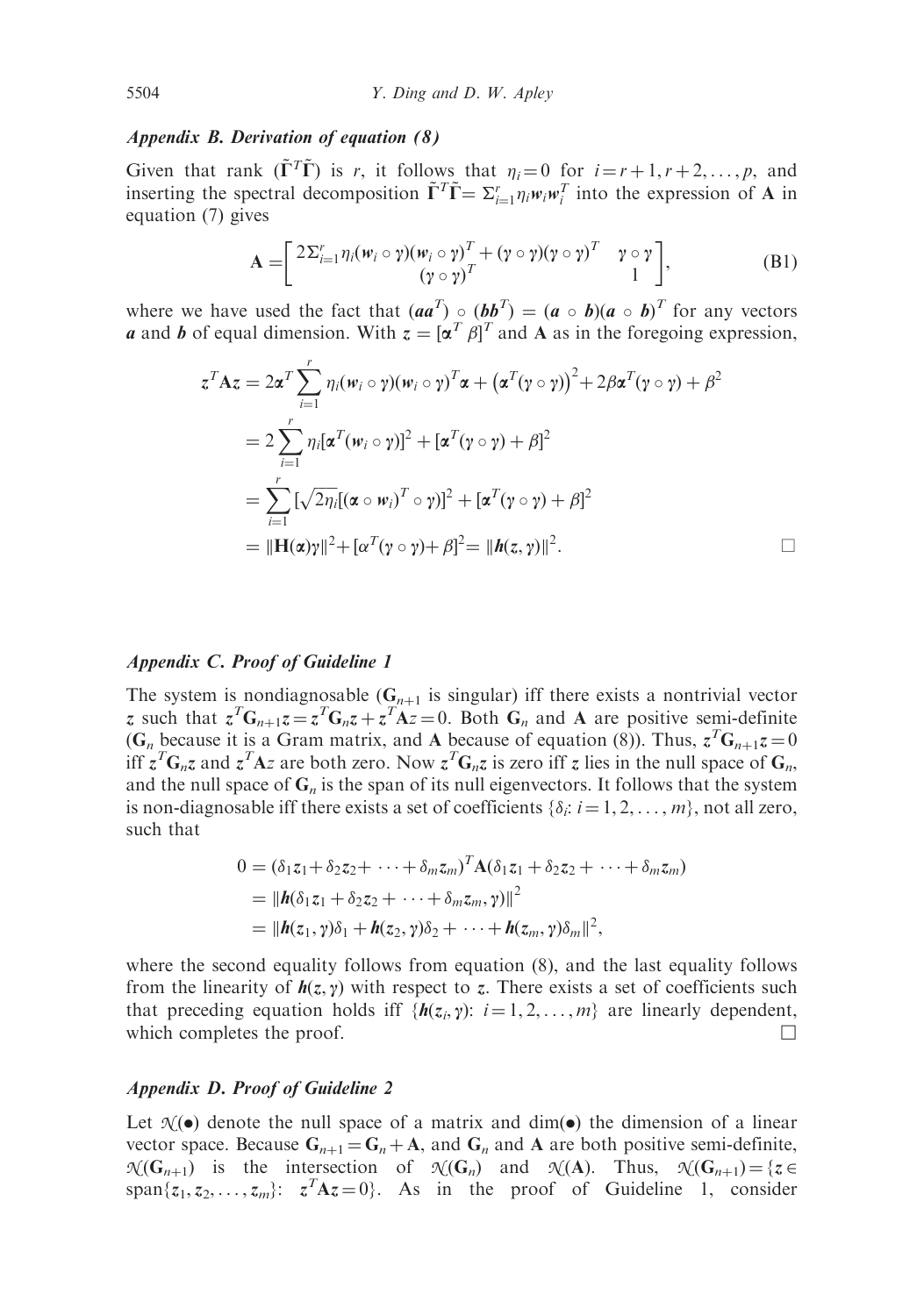linear combinations of the form  $z = \delta_1 z_1 + \delta_2 z_2 + \cdots + \delta_m z_m = [z_1, z_2, \ldots, z_m] \delta$ with  $\boldsymbol{\delta} = [\delta_1, \delta_2, \dots, \delta_m]^T$ . For any such z, it also follows from the proof of Guideline 1 that  $z^T A z = 0$  iff  $[h(z_1, \gamma), h(z_2, \gamma), ..., h(z_m, \gamma)] \delta = 0$ . Thus,  $\mathcal{N}(\mathbf{G}_{n+1}) = \{[\mathbf{z}_1, \mathbf{z}_2, \dots, \mathbf{z}_m] \delta: [\mathbf{h}(\mathbf{z}_1, \gamma), \mathbf{h}(\mathbf{z}_2, \gamma), \dots, \mathbf{h}(\mathbf{z}_m, \gamma)] \delta = \mathbf{0}\},\$  the dimension of which is equal to the dimension of  $\mathcal{N}([h(z_1, \gamma), h(z_2, \gamma), \dots, h(z_m, \gamma)])$ . Because the rank of any matrix is equal to the number of columns minus the dimension of its null space, it follows that

rank(**G**<sub>*n*+1</sub>) = (*p*+1) − dim(
$$
\mathcal{N}
$$
(**G**<sub>*n*+1</sub>))  
\n= (*p*+1) − dim( $\mathcal{N}$ ( $[h(z_1, \gamma), h(z_2, \gamma), ..., h(z_m, \gamma]$ ]))  
\n= (*p*+1) − (*m* − rank[ $h(z_1, \gamma), h(z_2, \gamma), ..., h(z_m, \gamma$ )])  
\n= rank(**G**<sub>*n*</sub>) + rank[ $h(z_1, \gamma), h(z_2, \gamma), ..., h(z_m, \gamma$ )].

#### Appendix E. Proof of claim related to estimation accuracy

The following is a proof that if the system is designed to have good accuracy in the simplifying scenario where  $\sigma_1 = \cdots = \sigma_n = 0$ , then it will also have good accuracy in the more general scenario where  $\sigma_1, \ldots, \sigma_n$  are not all zero. Consider the set of  $p + 1$ matrices  $\{\{\Gamma_i\Gamma_i^T: i=1,2,\ldots,p\},\ \mathbf{I}\}\$ . G is the Gram matrix for the set  $\{\{\Gamma_i\Gamma_i^T:$  $i = 1, 2, \ldots, p$ , I under the matrix inner product  $\langle A, B \rangle = tr(AB^T)$ . Similarly, G<sup>\*</sup> is the Gram matrix for the *same* set  $\{ {\{\Gamma_i \Gamma_i^T : i = 1, 2, ..., p\}, \{\Gamma_i\}} \}$  under the matrix inner product  $\langle \mathbf{A}, \mathbf{B} \rangle = tr(\Sigma_y^{-1/2} \mathbf{A} \Sigma_y^{-1} \mathbf{B}^T \Sigma_y^{-1/2}),$  where  $\Sigma_y = \Sigma_{i=1}^p \sigma_i^2 \Gamma_i \Gamma_i^T + \sigma^2 \mathbf{I}.$  A Gram matrix for a set is singular if and only if the members of the set are linearly dependent. Because this does not depend on which inner product is chosen to define the Gram matrix, it follows that  $G^*$  is singular if and only if G is singular. One may use similar, but more tedious, arguments to show that  $G^*$  is poorly conditioned if and only if G is poorly conditioned. This claim also relies on the observation that  $\Sigma_{v}$  is well-conditioned, even if  $\Gamma$  is close to singular, because of the  $\sigma^{2}I$  term (the eigenvalues of the positive definite matrix  $\Sigma_{v}$  are bounded below by  $\sigma^{2}$ ).  $\square$ 

#### **References**

- Anderson, T.W., Asymptotic efficient estimation of covariance matrices with linear structure. Annals of Statistics, 1973, 1, 135–141.
- Apley, D.W. and Lee, H.Y., Identifying spatial variation patterns in multivariate manufacturing processes: a blind separation approach. Technometrics, 2003, 45, 187–198.
- Apley, D.W. and Ding, Y., A characterisation of diagnosability conditions for variance components analysis in assembly operations. IEEE Trans. Autom. Sci. Eng., 2005, 2, 101–110.
- Apley, D.W. and Shi, J., A factor-analysis method for diagnosing variability in multivariate manufacturing processes. Technometrics, 2001, 43, 84–95.
- Apley, D.W. and Shi, J., Diagnosis of multiple fixture faults in panel assembly. ASME. J. Manuf. Sci. Eng., 1998, 120, 793–801.
- Atkinson, A.C. and Donev, A.N., Optimum Experimental Designs, 1992 (Oxford University Press: New York, NY).
- Barton, R.R. and Gonzalez-Barreto, D.R., Process-oriented basis representations for multivariate process diagnosis. Qual. Eng., 1996, 9, 107–118.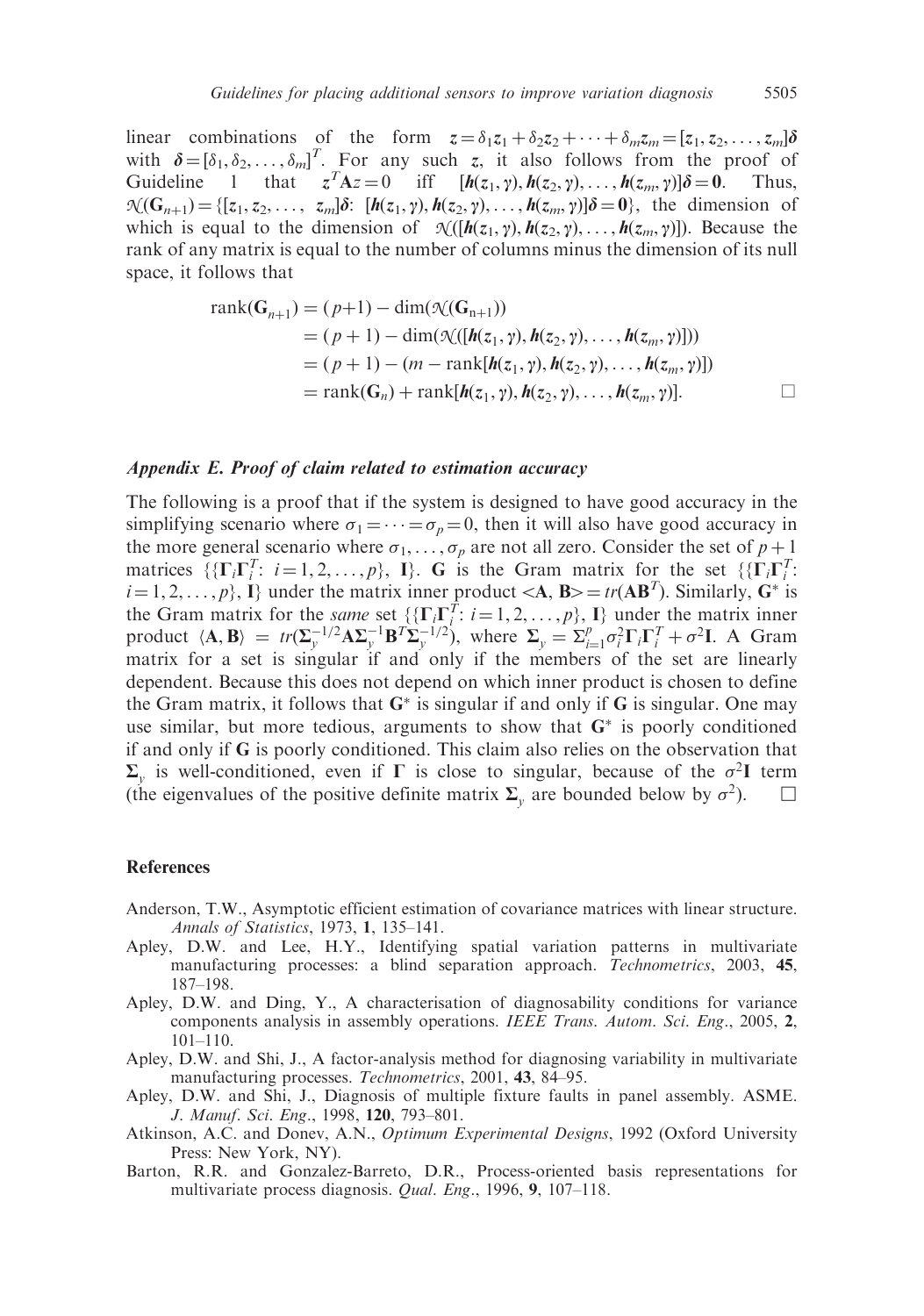- Bohme, J.F., Estimation of special parameters of correlated signals in wavefields. Signal Proc., 1986, 11, 329–337.
- Camelio, A.J., Hu, S.J. and Ceglarek, D.J., Modeling variation propagation of multi-station assembly systems with compliant parts. ASME. J. Mech. Des., 2003, 125, 673–681.
- Carlson, J.S., Lindkvist, L. and Soderberg, R., Multi-fixture assembly system diagnosis based on part and subassembly measurement data, in *Proceedings of the* 2000 ASME Design Engineering Technical Conference, Baltimore, MD, 10–13 September 2000.
- Ceglarek, D. and Shi, J., Dimensional variation reduction for automotive body assembly. Manuf. Rev., 1995, 8, 139–154.
- Ceglarek, D. and Shi, J., Fixture failure diagnosis for the autobody assembly using pattern recognition. ASME J. Eng. for Indust., 1996, 118, 55-66.
- Ceglarek, D., Shi, J. and Wu, S.M., A knowledge-based diagnostic approach for the launch of the auto-body assembly process. ASME J. Eng. Indust., 1994, 116, 491–499.
- Chang, M. and Gossard, D.C., Computational method for diagnosis of variation-related assembly problem. Int. J. Prod. Res., 1998, 36, 2985–2995.
- D'Assumpcao, H.A., Some new signal processors for arrays of sensors. IEEE Trans. Inform. Theor. 1980, 26, 441–453.
- Ding, Y., Ceglarek, D. and Shi, J., Modeling and diagnosis of multi-station manufacturing processes: Part I. State space model, in Proceedings of the 2000 Japan/USA Symposium on Flexible Automation, Ann Arbor, MI, 23–26 July 2000.
- Ding, Y., Ceglarek, D. and Shi, J., Fault diagnosis of multi-station manufacturing processes using state space approach. ASME J. Manuf. Sci. Eng., 2002a, 124, 313–322.
- Ding, Y., Shi, J. and Ceglarek, D., Diagnosability analysis of multi-station manufacturing processes. ASME J. Dynam. Syst., Measure., Cont., 2002b, 124, 1-13.
- Ding, Y., Kim, P., Ceglarek, D. and Jin, J., Optimal sensor distribution for variation diagnosis for multi-station assembly processes. IEEE Trans. Robot. Autom., 2003, 19, 543–556.
- Ding, Y., Gupta, A. and Apley, D.W., Singularity issues in fixture fault diagnosis for multi-station assembly processes. ASME J. Manuf. Sci. Eng., 2004, 126, 200–210.
- Ding, Y., Zhou, S. and Chen, Y., A comparison of process variance estimation methods for in-process dimensional measurements and control. ASME J. Dynam. Syst., Measure., 2005, 127, 69–79.
- Djurdjanovic, D. and Ni, J., Linear state space modeling of dimensional machining errors. Trans. NAMRI/SME, 2001, XXIX, 541–548.
- Djurdjanovic, D. and Ni, J., Bayesian approach to measurement scheme analysis in multistation machining systems. J. Eng. Manuf., 2003, 217, 1117–1130.
- Djurdjanovic, D. and Ni, J., Measurement scheme synthesis in multi-station machining systems. ASME J. Manuf. Sci. Eng., 2004, 126, 178-188.
- Hu, S.J. and Wu, S., Identifying sources of variation in automobile body assembly using principal component analysis. Trans. NAMRI/SME, 1992, XX, 311-316.
- Jin, J. and Shi, J., State space modeling of sheet metal assembly for dimensional control. ASME J. Manuf. Sci. Eng., 1999, 121, 756–762.
- Johnson, R.A. and Wichern, D.W., Applied Multivariate Statistical Analysis, 5th ed., 2002 (Prentice-Hall: New Jersey, Inc.).
- Khan, A., Ceglarek, D. and Ni, J., Sensor location optimisation for fault diagnosis in multifixture assembly systems. ASME J. Manuf. Sci. Eng., 1998, 120, 781–792.
- Khan, A., Ceglarek, D., Shi, J., Ni, J. and Woo, T.C., Sensor optimisation for fault diagnosis in single fixture systems: A methodology. ASME J. Manuf. Sci. Eng., 1999, 121, 109–121.
- Khan, A. and Ceglarek, D., Sensor optimisation for fault diagnosis in multi-fixture assembly systems with distributed sensing. ASME J. Manuf. Sci. Eng., 2000, 122, 215–226.
- Liu, Q., Ding, Y. and Chen, Y., Optimal coordinate sensor placements for estimating mean and variance components of variation sources. IIE Trans., 2005, 37, 877–889.
- Mantripragada, R. and Whitney, D.E., Modeling and controlling variation propagation in mechanical assemblies using state transition models. IEEE Trans. Robot. Autom., 1999, 15, 124–140.